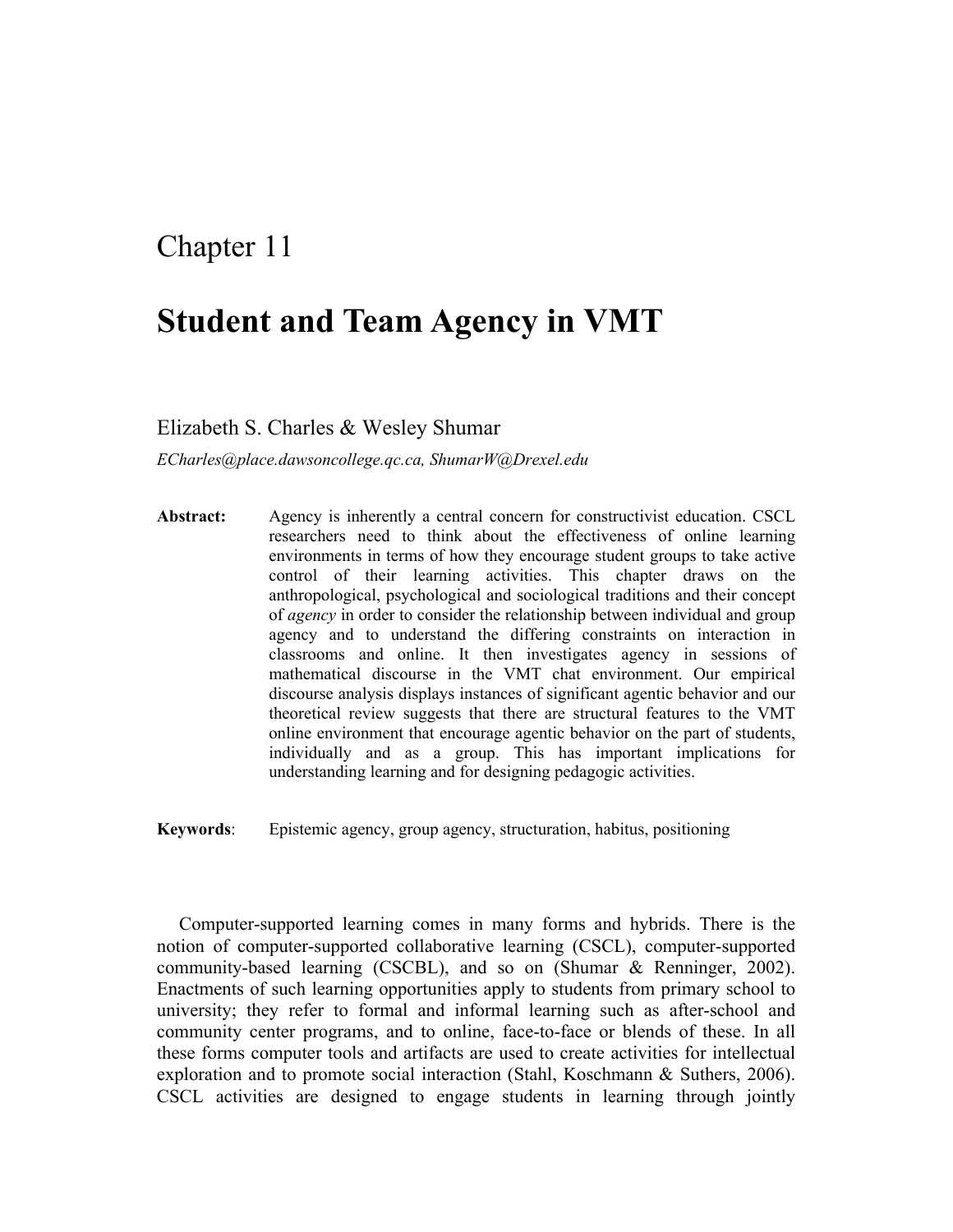negotiating and planning how to proceed, generating questions and exploring possible problem solutions. In collaborative processes, students model and scaffold learning for each other. In short, learning in CSCL environments calls for selfdirected or group-directed processes and is dependent on social and psychological mechanisms that support and sustain learners' willingness to collaborate and engage in productive interaction. The motivating force that drives the decision to engage with others to produce shared meaning and build common understanding (i.e., common ground or a joint problem space—see Chapter 6) can be characterized as *agency* (Greeno, 2006; Schwartz, 1995). The primacy of agentic actions in collaborative learning is such that Scardamalia and Bereiter (Scardamalia, 2002; Scardamalia, Bereiter & Lamon, 1994) view them as a guiding principle ("release of agency") in the design of their knowledge-building communities.

In this chapter we use the concept of agency to frame our analysis of students' collaborative participation in the VMT Project. Agency as a concept helps us understand the relationship between structural (including technological) constraints of the VMT environment and the actions of the student participants. This in turn informs our thinking about the strengths and weaknesses of these kinds of online environments for developing a sense of identity, competence<sup>1</sup> and self-efficacy. The aim of this chapter is to examine ways that students exhibit agency in the VMT environment. In the process, we shed light on how such actions interact with the affordances of the environment to promote learning.

While online environments like the VMT chat environment lack the bandwidth that meeting face-to-face might have, we have noted the affordances of the environment are such that they tend to support a more focused conversation around mathematical problems and objects. Further, part of the research at VMT has been to develop an environment that has a chat space, a workspace and referencing tools to make it easier for workers in the space to point things out to each other and keep track of their work (Chapter 15), overcoming some of the limitations of standard chat media. This seems to have yielded an environment that can support small groups very focused on mathematical conversation—perhaps more so than a traditional classroom with its many distractions. If this potential exists, then the question of how individuals and groups act—and act in ways that are independent of the cultural and structural forces they feel around them (agency)—is an important question in understanding learning and the development of new knowledge. Before moving forward let us briefly situate agency within the CSCL literature.

### **Briefly Defining Agency**

Most notably, the notion of agency has been the focus of work conducted by Scardamalia and her colleagues (Scardamalia, 2000; Scardamalia & Bereiter, 1991;

 $\frac{1}{1}$  $1$  Our definition of competence involves development in one's ability to better use resources and opportunities. This includes making full use of opportunities to practice thinking and cognitive skills (e.g., attending, selecting, monitoring) in the course of communicating with others (or self-reflecting) toward some mutually agreed purpose, such as problem solving.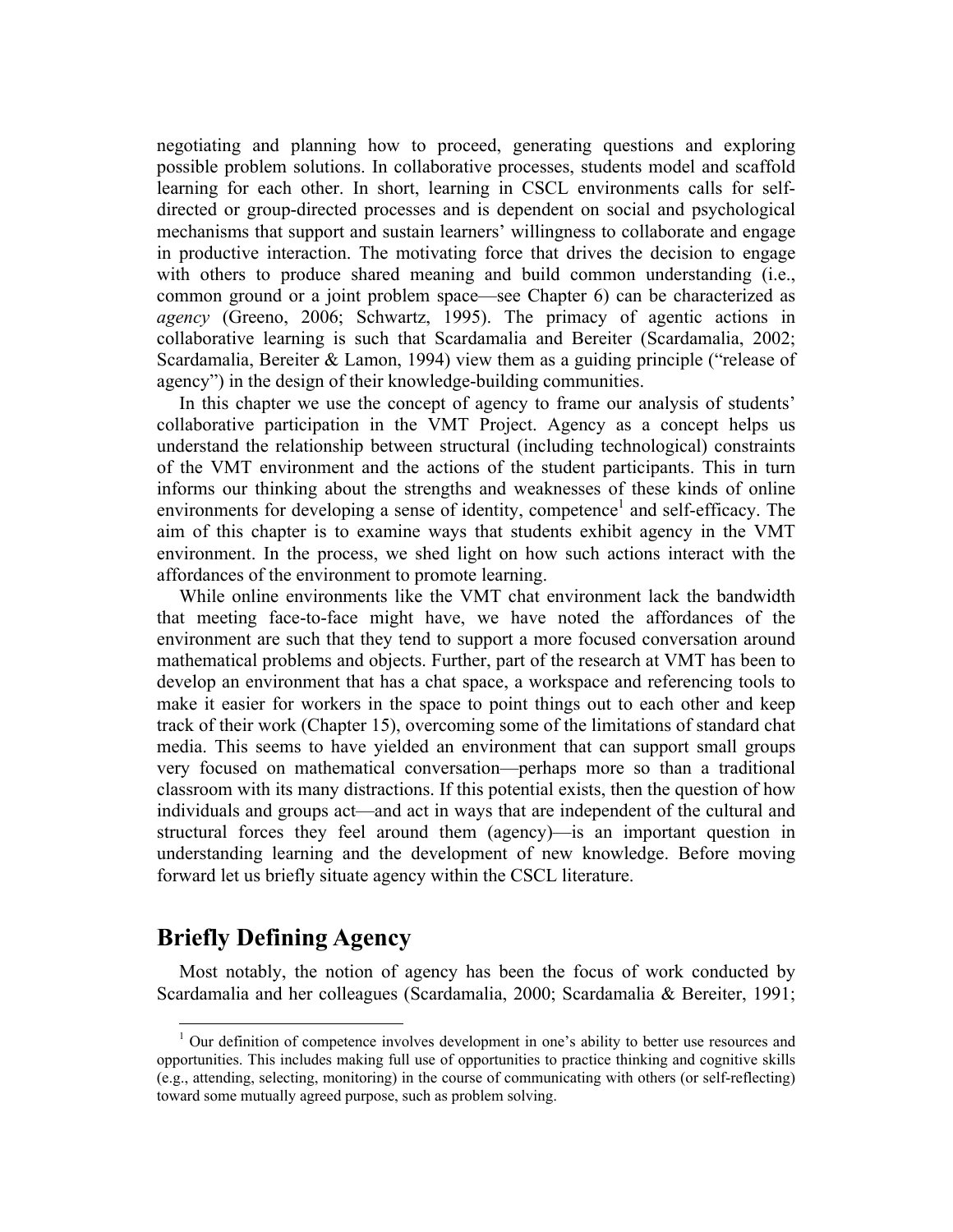Scardamalia et al., 1994). In the course of observing students' use of CSILE and Knowledge Forum, she coined the term *epistemic agency* to describe the acts of initiative taken by students—very young in some cases—to present their ideas and to negotiate a fit between personal knowledge and the knowledge of others, "using contrasts to spark and sustain knowledge advancement rather than depending on others to chart that course for them" (Halewood, Reeve & Scardamalia, 2005, p.2). In taking on responsibility for aspects of their own learning and developing competency, students demonstrate their epistemic agency, for example setting goals, self-evaluating and doing long-range planning. Accordingly, Scardamalia (2000) views epistemic agency as one of the two major components of productive engagement. From the collaborative-learning perspective, epistemic agency implicates the students' willingness to see themselves as members of a community, hence supporting their community identity. Community identity and epistemic agency are seen as mutually constituting the students' engagement in community discourse (Brett, 2002), along with the development of requisite competencies. We will return to this line of reasoning below.

What is unique in our approach to agency is that we introduce communication as a component and focus on its role as the mediating device, connecting individuals and concepts on both social (group) and cognitive (individual) levels. Such ideas are similar to the thinking of scholars such as Greeno and Sfard. Greeno (2006) talks about the distribution of agency, which might be akin to distributed cognition (Hutchins, 1996) but involves the ways in which individuals can and do contribute to collective thinking in collaborative activities—much as do group cognition analyses in this volume (e.g., Chapters 5, 26 and 28). In the process, he introduces notions of positioning, which we will discuss in more detail shortly. Sfard (2008), in her work on mathematical learning, suggests there is an intimate connection between the communication of mathematics and mathematical thinking. She refers to this unity of communication and cognition as "commognition." In a recent review of Sfard's new book, Stahl (2008) discusses how for Sfard thinking and math objects are themselves products of the discursive process. These "reifications" that get objectified and internalized by individuals come out of interaction and are re-introduced into interaction. These are critical points for us because they raise central questions about the value of online working environments like VMT and also the importance of theoretical constructs like agency.

In the following sections we elaborate on agency as a theoretical construct by looking at how it is viewed in different disciplines. As a guide to reading this chapter we suggest that those readers who prefer to dive into data before looking at the theoretical perspectives skip ahead to the data analysis sections, and return to the upcoming section afterwards.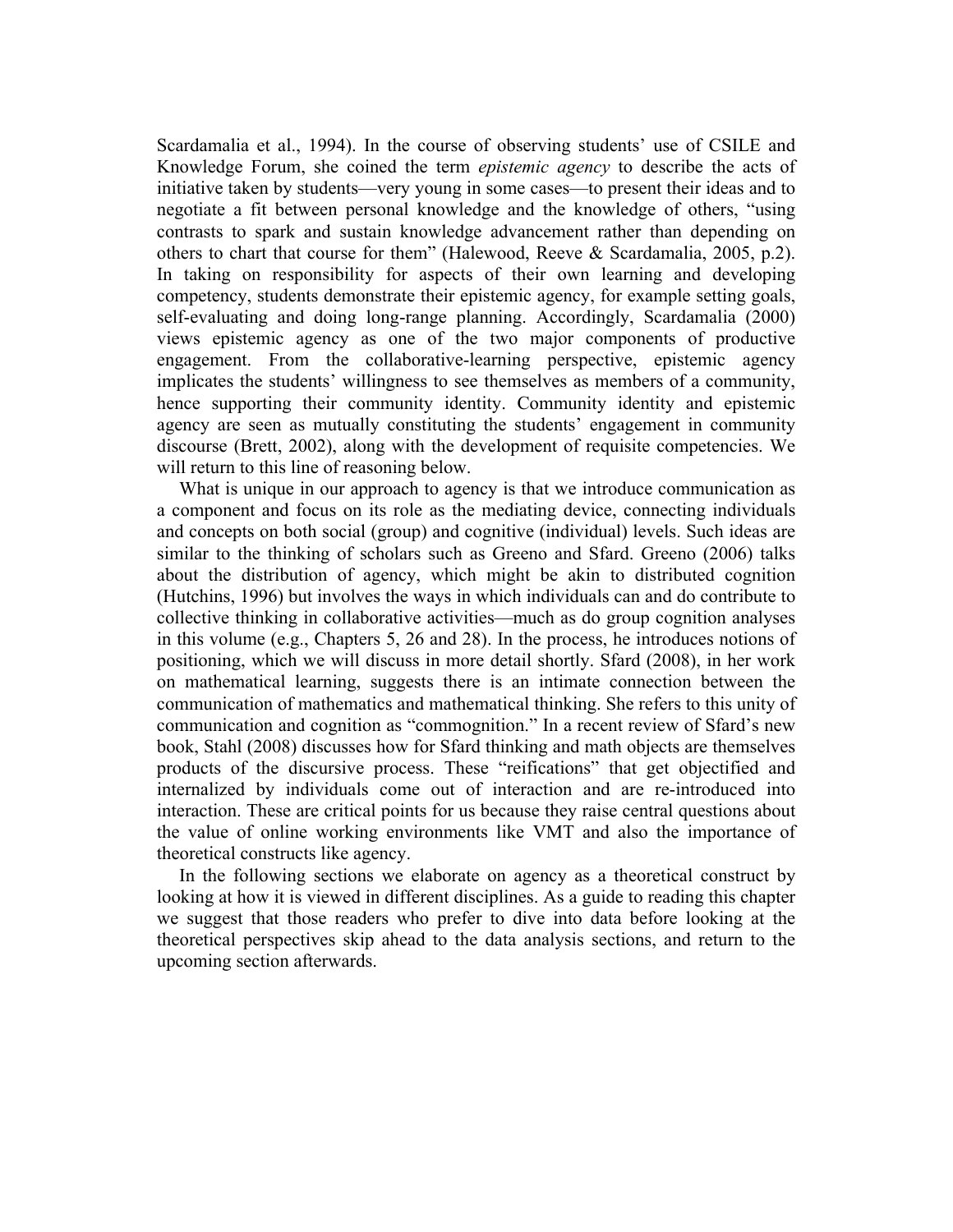### **Perspectives on Agency as a Theoretical Construct**

#### **Structure/Culture/Agency**

As a particular case of the larger Western preoccupation with determinism versus free will, sociology and the social sciences since their inception have tried to think through the relationship between structure, culture and agency. One interesting perspective on the structure/culture/agency triad is the thinking of the British sociologist Giddens. For him, structure is a product of the pattern of practices in which social actors engage; structure is emergent from human activity. Different levels of structure emerge out of different forms of human practice: signification, legitimation and domination. Signification has to do with the production of meaning, legitimation has to do with the production of moral order through norms and values and domination is produced through the exercise of power (Giddens, 1979; 1984). In Giddens' view there are rules and resources. From Giddens' perspective, rules are primary and they are the things that generate resources. It is the rules that shape the pattern of interaction, and then those interactions redefine the rules in a dialectical way. For Giddens the resources produced out of this dynamic forms what is for him the structure (Porpora, 1989; 1993).

The strength of Giddens' perspective is that structures are produced by human activity, but once they exist they then work to constrain future human action. Unfortunately, there are several weaknesses in the Giddensian model. Campbell (1998) has suggested that Giddens—like much of contemporary sociology collapses a notion of action which would be personal action with the notion of social action, actions that are oriented toward others in a particular context. While there are problems with Campbell's view too, that are too subtle to go into here, there is an important point that agency is not just patterned action but can also be action that breaks with patterns and well-defined sets of rules. A second more critical problem of Giddens is his view of structure. While structure can be defined at a micro level as the patterns, interactions and resources generated in social activity, there is a larger level of structure that has to do with the more fixed sets of relations that people find themselves in, such as social class, race, gender, geographic groupings (Porpora, 1993). These larger structural forces play an important influencing role in how individuals "play the game of life" as it were.

 It is this larger notion of structure that, in the French sociologist Bourdieu's terms, produces patterns of activity. Habitual action is structured through activity of the past but is then used to structure and classify future activity as well as things in the world. By combining the dialectics used by both Bourdieu and Giddens we may be able to see a way to overcome the primacy of either structure or agency and succeed in showing how dialectically they are the product of each other. Giddens adds a further dimension to structure and that is that people are conscious of their practices and so they engage with structure in a self-conscious effort to reproduce it or change it. So there is a reflexive quality to agency. While Bourdieu is also aware of this self-consciousness, he is much more interested in the way that most human practice is habitual or semi-conscious. Bourdieu is aware of the fact that social actors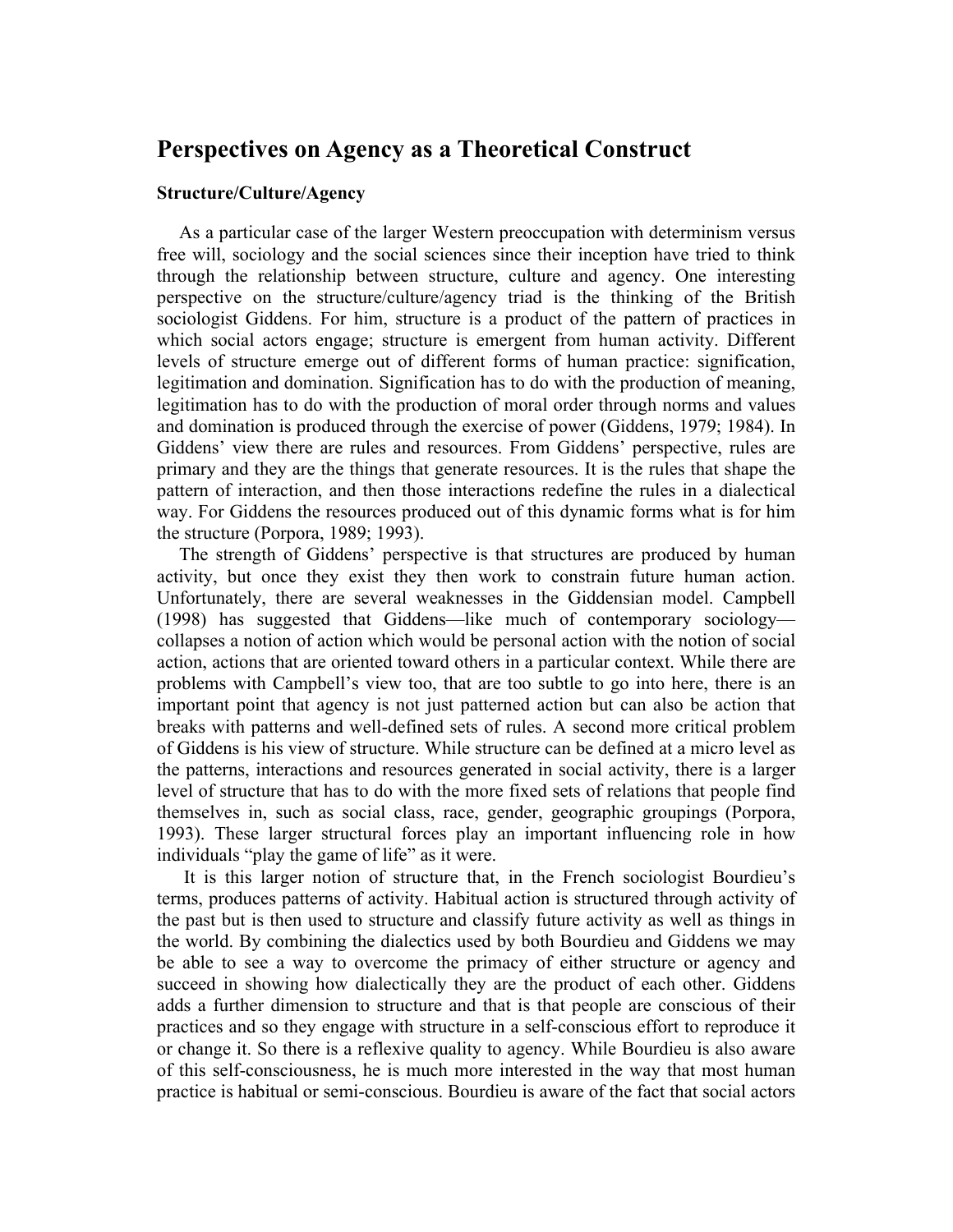often have a "strategy" for "playing the game" of life, but they are also often in his mind "shooting from the hip" (Bourdieu, 1990). This foreshadows ideas of improvisation that we will discuss shortly.

Giddens' and Bourdieu's understanding of the relationship between structure, culture and agency have proven useful for our analysis at both the level of the VMT Project itself and of the student interactions. From its beginning, the VMT Project has been a design-based development project. The practices of students using earlier generations of the chat environment influenced design decisions for future environments. The goal of the design team has been to enable future activity that students sought to engage in and to constrain activity that seemed to detract from the productive working together of the problem-solving teams. But also at the level of the activity of the participants themselves, solving a problem and interacting with the technology begins to build up a kind of small-group structure, which then carries through to the remainder of the session and may influence future work sessions of the same group. So looking at the micro interactions of structure and agency for a particular problem-solving team can help us understand how collaborative problemsolving works in this environment and how to further support team work.

#### **Creativity/Imagination/Identity**

In a major article on agency, Emirbayer & Mische (1998) offer a critique of the Giddensian and Bourdieuian position. Essentially they argue that the focus of Bourdieu and Giddens is too much on structure and the production of habitual action and not enough on the creative emancipatory potential of human agency. The conflict between Giddens and Bourdieu versus Emirbayer & Mische involves a paradox in social theory. On the one hand, social theorists have to account for the dramatic patterning of human action and the way much human behavior can be predictable. On the other hand, they must also account for the production of new culture and the process of cultural change. These two realities are difficult to contain within the same theory and theorists tend to emphasize one pole or the other. Emirbayer & Mische by implication echo Campbell's (1998) concern for the collapse of action with social action. Each of these theorists wants to preserve a space where individuals act out of their own sense of a personal meaning that is different than the forms of social action where meanings are oriented toward outsiders and one's socially-defined identity. These ideas could also be compared to those of Cobb (2000), who draws on Gee (1992) in his efforts to think about how a mathematical identity is produced by interacting in a classroom. While of course all meaning, personal or otherwise, is produced in social contexts and is by necessity socially constructed, the distinctions they are trying to maintain are important. We want to be able to make a distinction analytically between the kinds of action that yield well-worn paths of activity that are taken up by large numbers of participants and constitute rule-driven behavior and those forms of action that come from some creative space that break the patterns of activity and forge new ground. Further, following Sfard (2008) and others, since these insights will be produced dialogically and in communicative interactions we want to be able to see this creative form of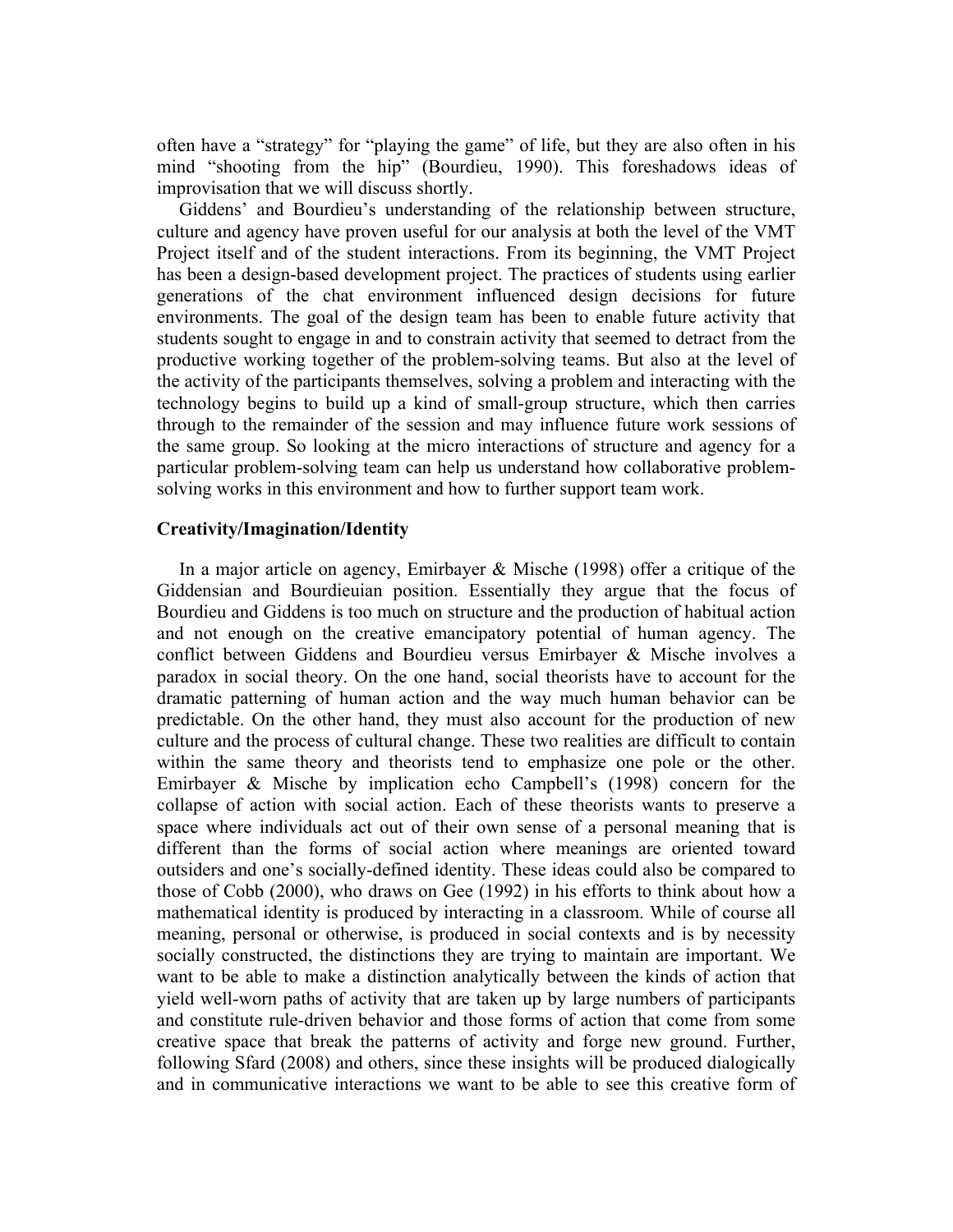agency (however rare it is) as both an achievement of individual persons and groups. And so it makes sense to see *individual agency* and *group agency* as different sides of the same coin.

Our hope then is to view agency as an act of creativity, which draws these two perspectives closer. Thus our definition of creativity does not fit with the standard psychological definition, focused on the isolated individual organism. We would argue that much of social life is constrained by cultures and structures that are both the result of larger material relations and the product of past action—both conscious and habitual—and that these constraints are something that social actors must indeed face. But, as we will discuss below, there are also creative potentials for social actors to engage with those structures in innovative ways. We feel that online services like the one the VMT Project is constructing in fact facilitate the creative and imaginative potentials when students attempt to deal with the constraints around learning math.

Holland, Lachicotte, Skinner & Cain (1998) also make an important contribution to the discussion of agency. They weave together the notions of agency and identity—thoughts that are reminiscent of Emirbayer & Mische (1998). They describe agency as mediated by identity; in turn, identity is shaped through activity in social practice and is the principle way in which individuals come to "care about and care for what is going on around them" (p. 5). What is different in their argument is that agency and identity, as mutually constitutive aspects of human interactions, are made possible through psychosocial mechanisms, i.e., improvisations and/or imagination (the creation of "*figured worlds*"). The former are creative actions mediated by individuals' sensibilities—what we might also consider an awareness of circumstance and needs. The latter allow individuals to participate in resulting activities and develop new (or adapt/appropriate) language, signs and symbols (communication) to organize themselves and others in exploratory ways. This might also be referred to as the disposition to engage in "pretending" (Gee, 1992).

#### **Collaboration/Communication/Competence**

In addition to the discussion of collaboration and communication discussed early on, Bandura's (2001) model of agency offers a way to take the above characterizations into consideration and describe them in a developing comprehensive theory. This theory articulates a model of agency composed of four key components, which account for cognitive, affective and psychosocial characteristics: (1) intentionality, (2) forethought, (3) self-regulation and (4) selfefficacy. In this light, agency becomes a larger and more inclusive construct involving cognitive competencies included in forethought and self-regulation, e.g., selecting, planning, reasoning, monitoring progress, reflecting. In productive collaborations these four characteristics produce emergent collective actions and artifacts that describe truly jointly shared enterprises as individuals take up mutual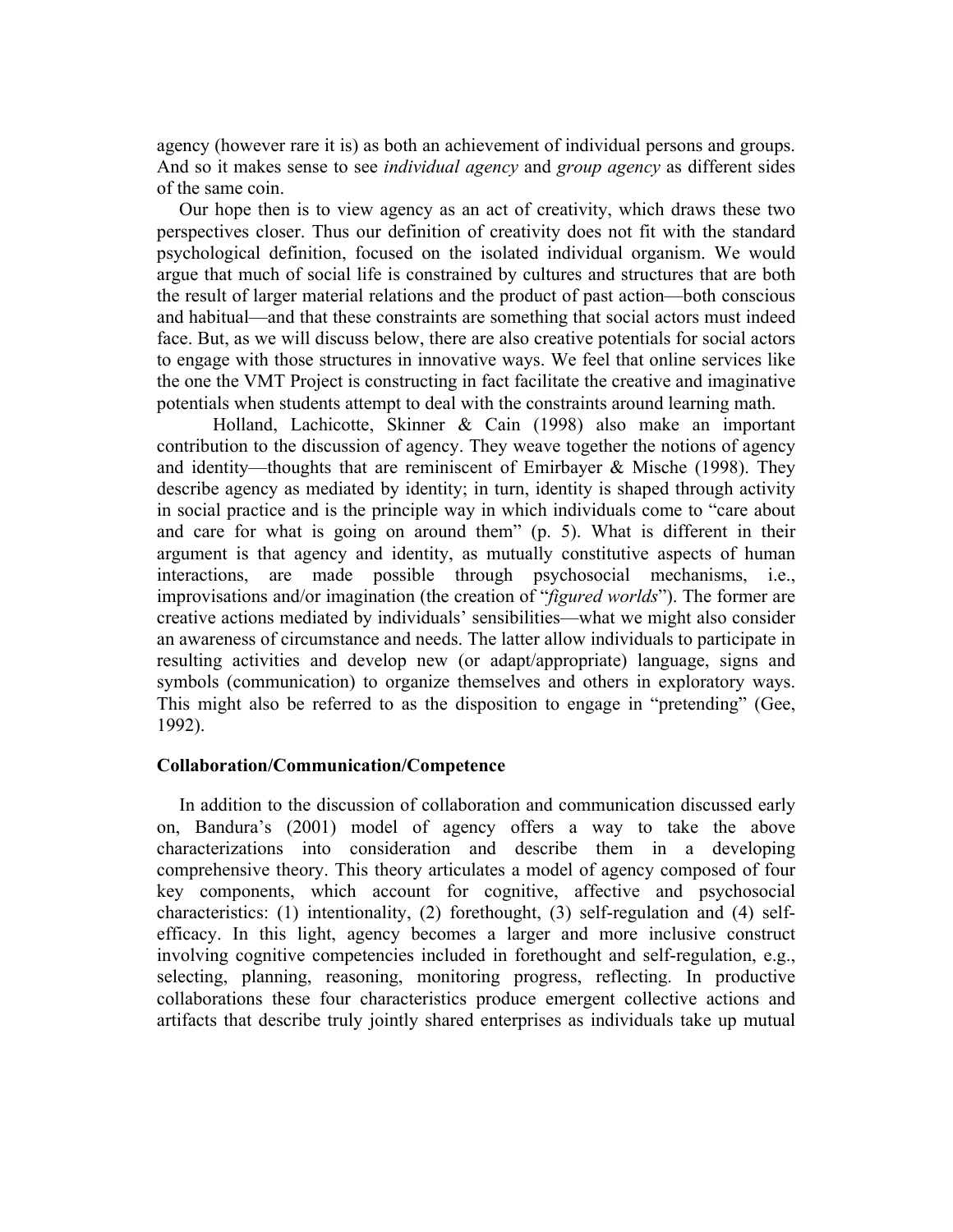responsibility and accountability<sup>2</sup> for the activity and its product (Charles & Kolodner, submitted). In this fashion, self-regulation and self-efficacy are more than cognitive acts and become socially and culturally driven ones as well. In fact, Bandura claims that self-efficacy promotes a "pro-social" orientation. This is consistent with Holland (1998) and her colleagues' thoughts on caring.

#### **Positioning**

A final theoretical notion that needs to be briefly discussed is the notion of positioning. Positioning theory is a major shift away from the traditional role theories in sociology and psychology. It is a theory that comes from a social constructionist perspective and is very much in concert with the ways we have been trying to think about the dialectic tensions among structure/culture/agency. The notion of positioning suggests that the social positions that individuals take up are themselves produced within the social context and not fixed in advance from outside (Davies  $\&$ Harré, 1990; Langenhove & Harré, 1999). From the position on "up takes" in a conversation, to the positions one has in an organization, to larger positions like social class, positioning theory focuses on the ways in which these positions are socially produced and on the dynamics of their characterizations. While radical social constructionism might suggest there is no larger structure and that all social relations are completely fluid, we would not embrace such extremes of position. We would argue that indeed some social positions that actors hold are more imposed, stable and difficult to struggle against. Further, we would argue that power relations in society are such that individuals can be positioned against their will, and that it becomes very difficult for them to resist that positioning. Often resistance is one of the ways that a subordinate position is maintained. The notion of positioning has a lot in common with the ideas of structure, culture and agency; it is an alternative way to talk about these issues.

What is important about bringing positioning into this conversation is that it is a dynamic way of seeing the micro-level of the structure/agency coupling being worked out. In the VMT chats we do not have data on students' socio-economic backgrounds or the schools they attend. This data might be interesting to capture for future research, but it is not data that was part of the original project. So the larger levels of structure are a bit more difficult for us to comment on. But what we can see in the VMT chats clearly is that the interactions that students engage in are very dynamic. In contrast to some of the thinking in role theory, roles that students find themselves in either by being positioned by others or by their own efforts shift over the course of even a single work session (Harré & Moghaddam, 2003). Sometimes these shifts in position are related to insights the group makes, and so positioning is part of the process of group cognition. Sometimes shifts in position or the ways students find themselves positioned by others detracts from the group's ability to

 $\frac{1}{2}$  $\frac{1}{2}$  This mutual sharing of responsibility and accountability might be a social form of sharing in the *cognitive load* (Sweller, van Merrienboer & Paas, 1998) required to perform cognitive tasks such as problem solving.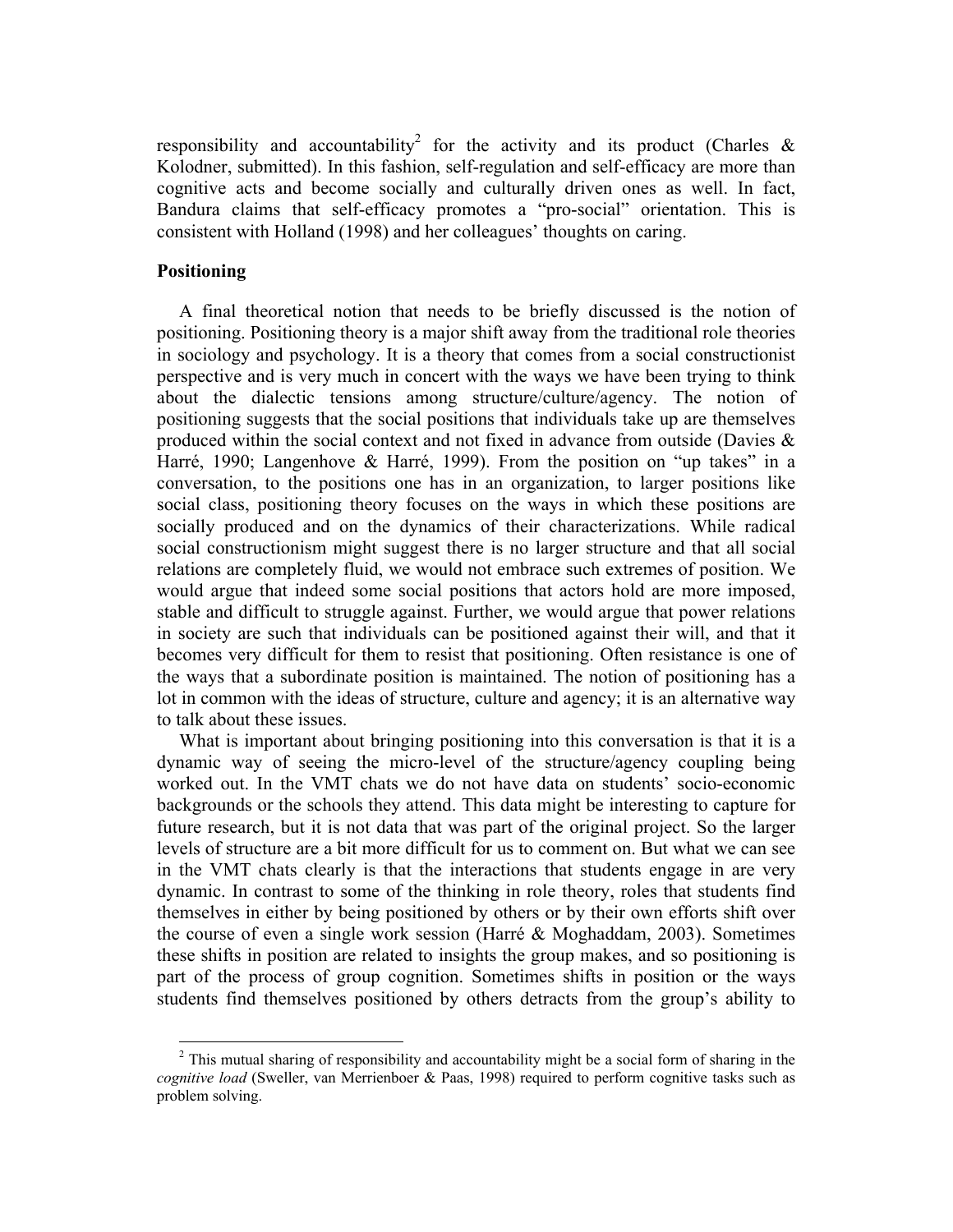make progress. So understanding the process of this micro-level positioning is an important part of understanding group and individual forms of agency—and how they are inextricably intertwined.

Greeno (2006) distinguishes different types of positioning. He talks about systemic and semantic positioning. While systemic positioning refers to what might be traditional views on the topic as discussed above, semantic positioning as a construct is more cognitive in nature. It refers to the sensitivities and awareness, the choices and judgments (attending, selecting, monitoring) involved in making collective meaning, and possibly also the creative activities that emerge out of collaboration and group problem solving.

#### **Summary**

Taking all these theoretical ideas into consideration, we will now move to the analysis of VMT data in an effort to show some of the creative moments of agency and how the VMT system creates an opening for students who are constrained by the norms of classroom mathematics to really open up, think about and practice mathematics in new ways. But before doing so let us take a moment to summarize the key points in our proposition.

Agency is a product of human interaction in dealing with structural constraints. In this regard, there is a creative dimension to human agency, responsible for the production of new structures and the emergence of cultural change. This creativity may be brought about through mechanisms of improvisation and imagination, allowing for flexible social positioning and malleable sense of identity. In collaborative activities these help to develop competence to communicate and engage in discursive processes, which are paramount to knowledge-building processes, e.g., presenting ideas, building connections and refining shared artifacts (including language and meaning).

We believe it is reasonable to suggest that the notion of agency can be applied to understand learning in the socially charged context of CSCL, i.e., the creation of personal and group meanings, shared knowledge and joint ideas. In doing so, learners may break away from the structural constraints of well-worn thoughts and old habits of mind—thoughts and habits that might include traditional ideas about learning itself (i.e., teacher-lead learning), or collaboration itself, (i.e., social positioning when working with others). New environments provide new opportunities for agency because of the liberation of these old constraints and the creation of new ones.

Further, we would argue that the binary opposition between individual and group or public and private are largely false distinctions. In the Western tradition, we have had a tendency to think about cognition as primarily something that goes on in an individual's head as a private set of mental processes. Once those private processes have gone on—essentially independent of the social context—to form ideas, internal representations or mental models, the ideas may then be externalized, articulated, communicated and shared with the group or made public. But this view of cognition and communication is naïve and does not really reflect the way knowledge is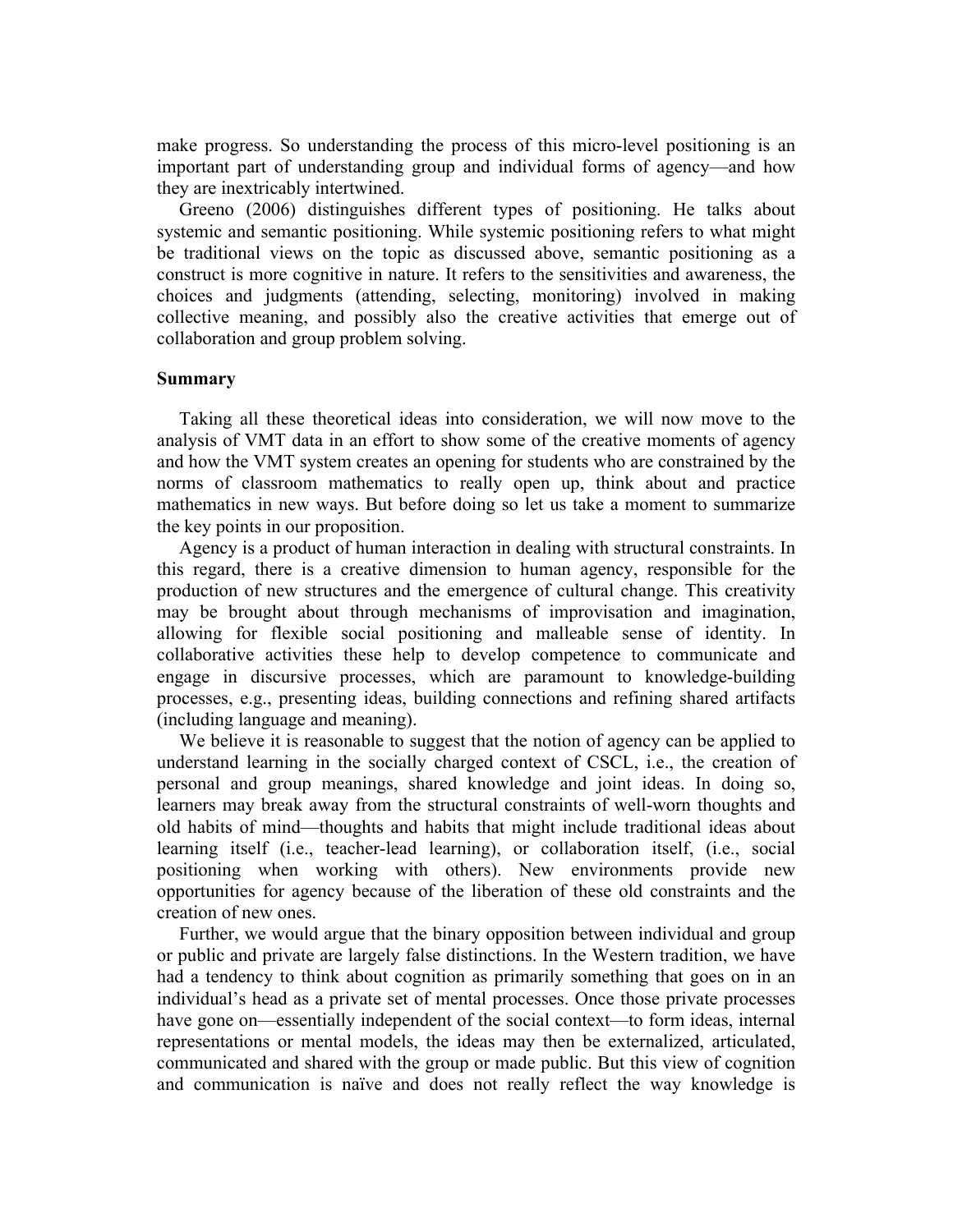developed or understood. While we do see individuals as critical to this process, we do not see a sharp separation between individual and group.

As Peirce said, all thought is dialogic. By that he meant that every private thought was the product of some former interaction and had an interlocutor in mind. Human thought is by necessity collective. The moves of particular individuals—and the strengths or weaknesses they bring to an interaction as individual participants—help form the interaction, the way knowledge is produced, the discoveries the group makes and the limitations they encounter. There is really no way to talk about individual cognition separate from group cognition. This is one piece of what Sfard (2008) implies with her notion of "commognition"—that cognition and communication cannot be separated.

### **VMT Data Analysis**

#### **The Research Setting**

Before moving forward, we briefly describe the assigned tasks the students focused on during the featured segments. The data for this chapter comes from VMT Spring Fest 2006 (also partially analyzed in Chapters 7, 8, 10, 26). VMT Spring Fests were competition where teams of students worked online to discuss a set of challenging, open-ended mathematical topics. The "grid world" topic for 2005 is shown in Figure 6-2 and the "stick patterns" topic for 2006 is shown in Figure 7-1. The team judged the most collaborative in 2006 was awarded IPods. So while the students involved seem very interested in math problem solving they also have an external incentive.

We selected Team B because of their attendance record, which allowed us to better track the progress due to individuals' agency, or lack therefore. They had four one-hour sessions working with and getting to know each other over two weeks. The full transcripts of these conversations are very long; here we look at just a couple of moments.

The teams were formed online and in general the students did not know each other or have contact with each other outside of the VMT sessions. The VMT Project is designed so that factors that are not visible in the chat room do not influence the interaction or the analysis of its record. Neither participants nor researchers know the students' real names, geographic location, gender, age, ethnicity, appearance, socioeconomic status, speech accent, personality, habits, etc. In some cases, students came from the same school. According to evidence in the transcript, two students in Team B, Aznx and Quicksilver, knew each other from school; the third student, Bwang, lived in a different part of the US. From their real names, which were used occasionally in the transcript, we infer that all three are male. Because they were recruited by certain teachers, we know that they are approximately 12-14 years old. There is no evidence that they communicated about the chats outside of the environment.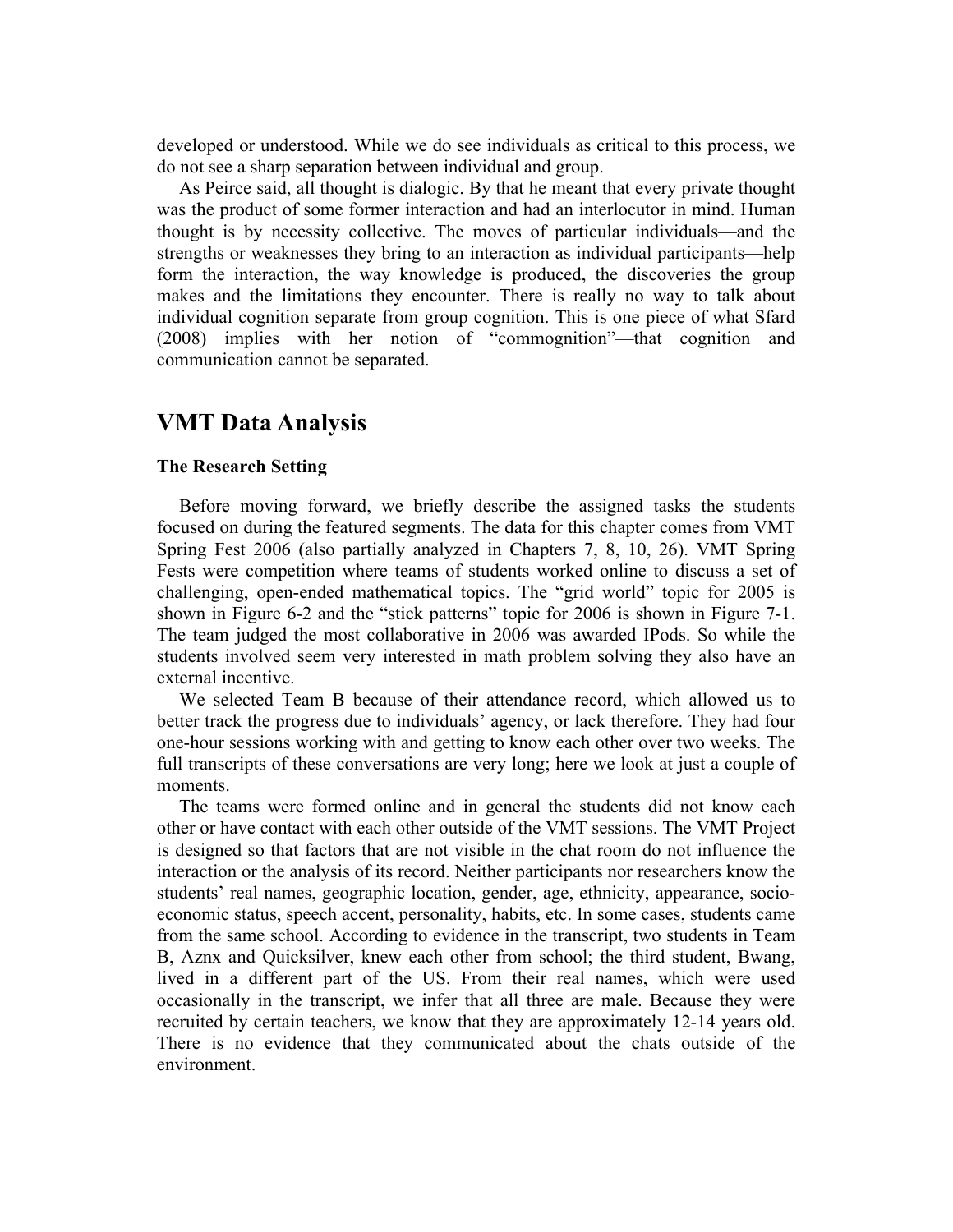In this analysis we approached the data from more of a discourse analysis perspective than a traditional conversation analysis one. While both forms of analysis look closely at text and the meanings produced therein, discourse analysis concerns itself with larger social forces such as the discursive construction of race and gender and hence may look across a wider range of utterances in a single moment of analysis. This allowed us to start with a larger chunk of the data and to develop a sense of the overall instances of agency in order to determine whether there was indeed evidence of creativity, collaboration and competence. We then identified the specific data snippets we are about to look at.

#### **An Early Example of Agency**

To start we look at Log 11-1, an excerpt from the beginning of the transcripts of Team B's first session. In establishing the structure of their working together to solve an open-ended math problem they demonstrate certain social actions, which we describe as early examples of agency; these seem to contribute to the success of their collaboration.

| 58<br>59 | 06.33.05<br>06.33.09 | bwang8<br><b>Aznx</b> | so you can see we only need to figur one out to get the total stick<br>read the problem |
|----------|----------------------|-----------------------|-----------------------------------------------------------------------------------------|
| 60       | 06.33.32             | bwang8                | 1+2+3+………+N+N                                                                           |
| 61       | 06.33.38             | bwang8                | times that by 2                                                                         |
| 62       | 06.33.40             | Quicksilver           | Never mind I figured it out                                                             |
| 63       | 06.34.01             | Aznx                  | Can we collaborate this answer even more?                                               |
| 64       | 06.34.05             | Aznx                  | To make it even simpler?                                                                |
| 65       | 06.34.15             | bwang8                | ok                                                                                      |
| 66       | 06.34.16             | Aznx                  | Because I think we can.                                                                 |
| 67       | 06.34.50             | bwang8                | $((1+N)^*N/2+N)^*2$                                                                     |
| 68       | 06.34.58             | bwang8                | that's the formula, right?                                                              |
| 69       | 06.35.15             | Aznx                  | How did you come up with it?                                                            |
| 70       | 06.35.16             | bwang8                | for total sticks                                                                        |
| 71       | 06.35.34             | bwang8                | is a common formual                                                                     |
| 72       | 06.35.40             | bwang8                | formula                                                                                 |
| 73       | 06.35.46             | Aznx                  | Yeah, I know.                                                                           |
| 74       | 06.35.59             | bwang8                | and just slightly modify it to get this                                                 |
| 75       | 06.36.31             | Aznx                  | Aditya, you get this right?                                                             |

Line 63, "**Can we collaborate this answer even more?**" is an agentic move because it slows down Bwang, who up to that point is acting unilaterally and moving ahead with the problem-solving task without consulting the others (line 58, 60, 61). It takes a certain initiative to stop the flow of ongoing action and steer it toward another course. Additionally, the comment positions collaboration as a goal in the communication, and may be responsible for the spirit of collaboration we see emerging. Aznx' posting should probably be seen as taking up the moderator's earlier reminder: "**remember, you are trying to collaborate**" (occurring in line 38 of the transcript).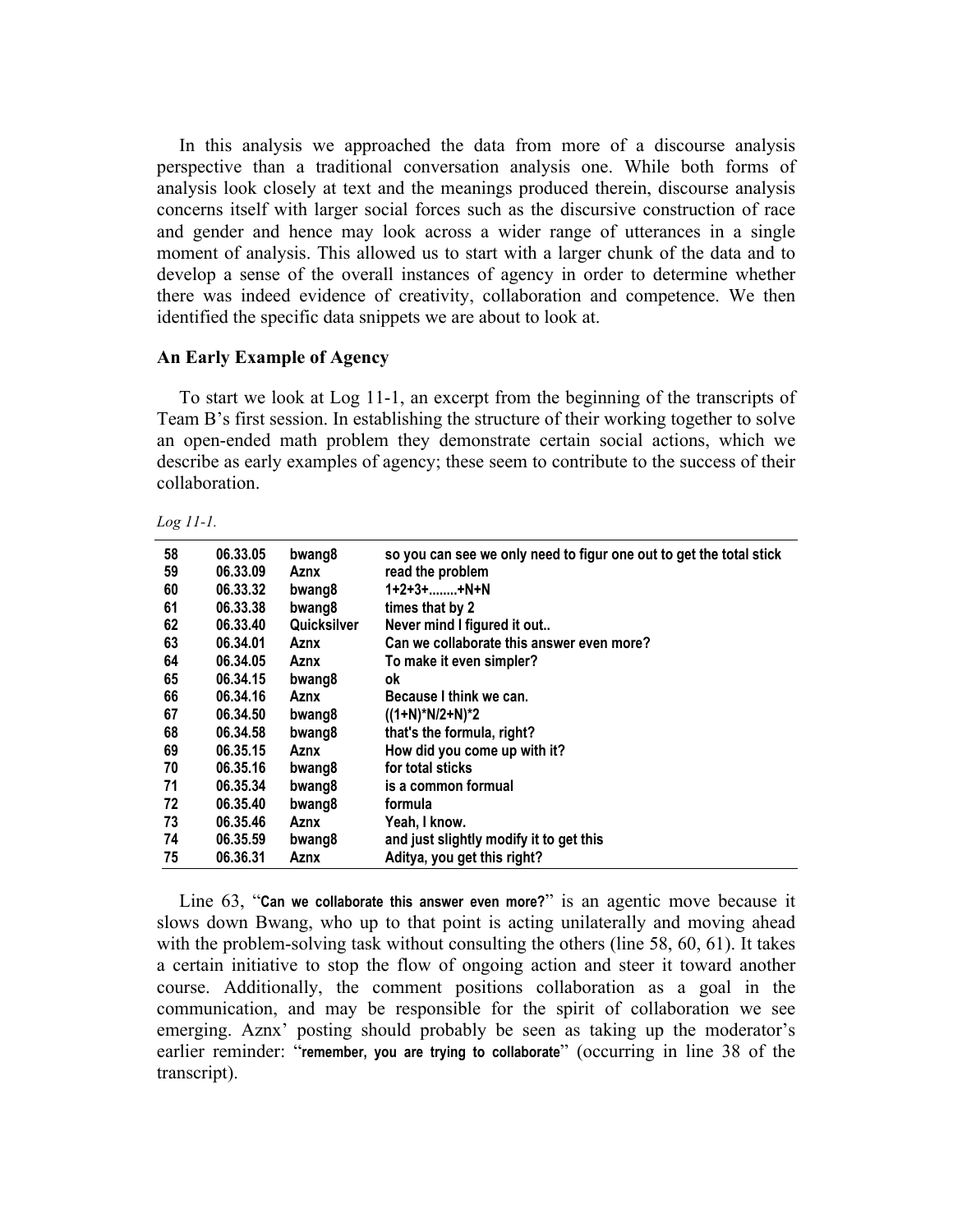In line 65, Bwang accepts Aznx' proposal, "**ok**", allowing the team to change course and begin to build a social structure framed on collaboration as a goal. This goal is confirmed in line 66, Aznx's statement—"**Because I think we can**"—which can be seen as a declaration of distributed capabilities. Alternatively, it can be viewed as a statement of the group's authority to take autonomous action. Either way, Aznx' statements demonstrate he is taking on a sense of responsibility for the goals set by Team B.

The follow up response, line 69, again displays a willingness by Aznx to take action. This comment helps build the group's common ground by asking Bwang to share his knowledge. At this early stage there is no negotiation of meaning as we see in the comment, "**(it) is a common formula**" (line 71), which is followed by "**Yeah, I know**" (line73). In line 74, however, Bwang positions this knowledge as something malleable. In doing so, he opens it to possible future negotiation. This positioning of the concept is an agentic move because it expands the common ground and who is allowed to contribute.

Constructing and defining the rules of operation (i.e., the practices) for working together calls for a certain agency on the part of some, or all, individuals involved. The initial structure of this particular VMT chat environment emerges out of the ways these three students choose to respond to each other, their awareness of the circumstances (or lack thereof), and perhaps even the roles that they were willing to take on. In doing so, agency uses the mechanisms of positioning (Greeno, 2006) both systemic positioning (roles and importance of the agents and resources within the system, e.g., Aznx positions collaboration and explanation as more important than individual problem solving) and semantic positioning (meanings and significance of the practices and concepts used by the agents, e.g., Bwang positions the historic formula as malleable by the students).

#### **Later Types of Agency**

Before moving forward on this task let us take a moment to consider some important factors relating to how agency is exhibited. At one level we could say that the students in Team B took responsibility for their own learning and their developing competencies—i.e., setting goals, planning their actions, selecting cognitive strategies, monitoring and evaluating their progress in autonomous ways. As stated above they did this as both individuals and as a group. Their individual action is completely tied up with their interaction with each other such that their cognitive moves are communicative moves as well, as shown in the earlier vignette. In doing so, this team could be said to have expressed their agency and demonstrated an educationally productive use of their agency. However, what is considered agentic actions changes over time.

If we are to better understand agency and appreciate the complexity of this type of social action we also need to view agency along a continuum of significance (or consequences) of actions—small-scale to large-scale. Assessing the significance of actions, however, is dependent on context (what is the structure of the environment, its rules and its resources) and history (who participated in the action; what is the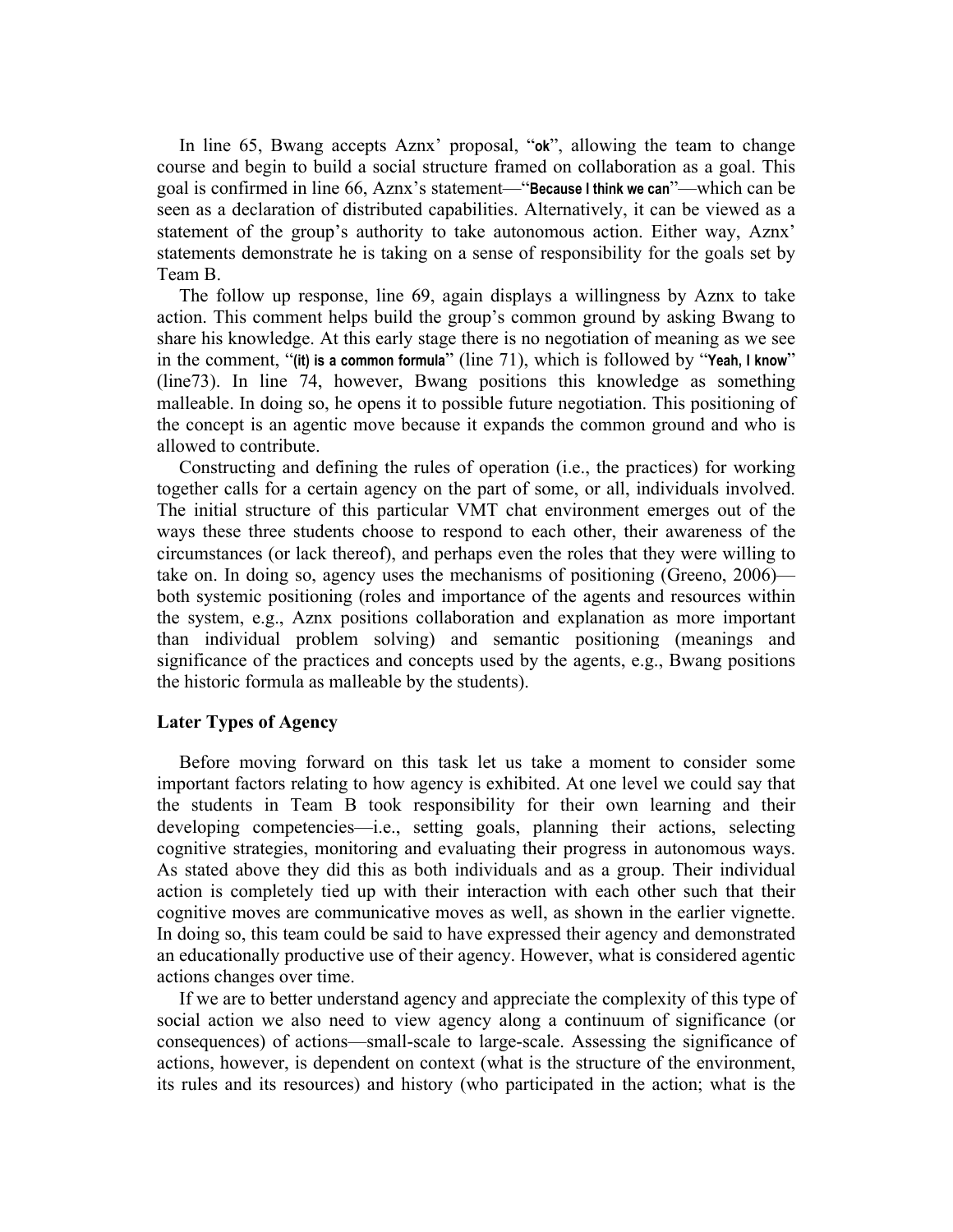temporal nature of the structure, i.e., ongoing or time-constrained). In other words, given that all social action is situated, interpretation of such action must take into account the dimensions of context and history. Our first vignette tried to show how actions at the start-up of a group working together (time-constrained social action) might be small in scale but are nonetheless agentic because of the nature of establishing and negotiating the system's structure. Meanwhile, later actions (the upcoming vignettes) show a different type of agency (based more on creativity and competence) because of a re-constitution of established structural forces.

#### **A Three Part Example of Agentic Movement**

Below we have divided an extended set of interactions into three log segments. These are from near the end of the last of Team B's four sessions. At this point the participants' various competencies have developed significantly. When we began this analysis we tended to see Bwang as the "math student" because Bwang was very good at taking a given problem and expressing it in an equation. He had a certain math orientation and was often the first to create mathematical objects that the group later worked with. Aznx was very skilled at being creative in thinking about new problems and facilitating interaction, caring about the group as we saw above. Quicksilver was harder to get a sense of. But as we move into this final phase of work we see some significant re-positioning as each of the students engages in new forms of presentation of themselves, and there are new ways in which they react to each other. Further, much of the interaction up to this point has been an example of the kind of social action we discussed at the beginning of the chapter, where the action proceeds down a pretty clear channel and there is little disruption of the structure and the flow of action. But in this passage (Log 11-2) we will see a more significant form of agency where the "normal path" melts away in the realizations of the actors.

| 1512 | 07.43.22 | Aznx        | what in the world?                  |
|------|----------|-------------|-------------------------------------|
| 1513 | 07.43.26 | Aznx        | am i going crazy?                   |
| 1514 | 07.43.26 | bwang8      | don't consider the 4 cornors        |
| 1515 | 07.43.29 | Aznx        | someone check my work.              |
| 1516 | 07.43.36 | Aznx        | simplify their formula              |
| 1517 | 07.43.51 | Quicksilver | k                                   |
| 1518 | 07.43.55 | bwang8      | what do you mean                    |
| 1519 | 07.44.30 | Aznx        | $2(n^2+n^2-2n+1)+3n-2$              |
| 1520 | 07.44.34 | bwang8      | i don't see how you can simplify it |
| 1521 | 07.44.35 | Aznx        | simply the formula                  |
| 1522 | 07.44.40 | Aznx        | for the number of sticks            |
| 1523 | 07.44.45 | Aznx        | so that simplifies to               |
| 1524 | 07.45.45 | Aznx        | I stil get the same.                |
| 1525 | 07.46.20 | bwang8      | how did you simplify it             |
| 1526 | 07.46.27 | Aznx        | um                                  |
| 1527 | 07.46.32 | Aznx        | square the n-1                      |
| 1528 | 07.46.39 | Aznx        | then multiply the whole thing by 2  |
| 1529 | 07.46.47 | Aznx        | then multiply the 3 and n           |
|      |          |             |                                     |

|--|--|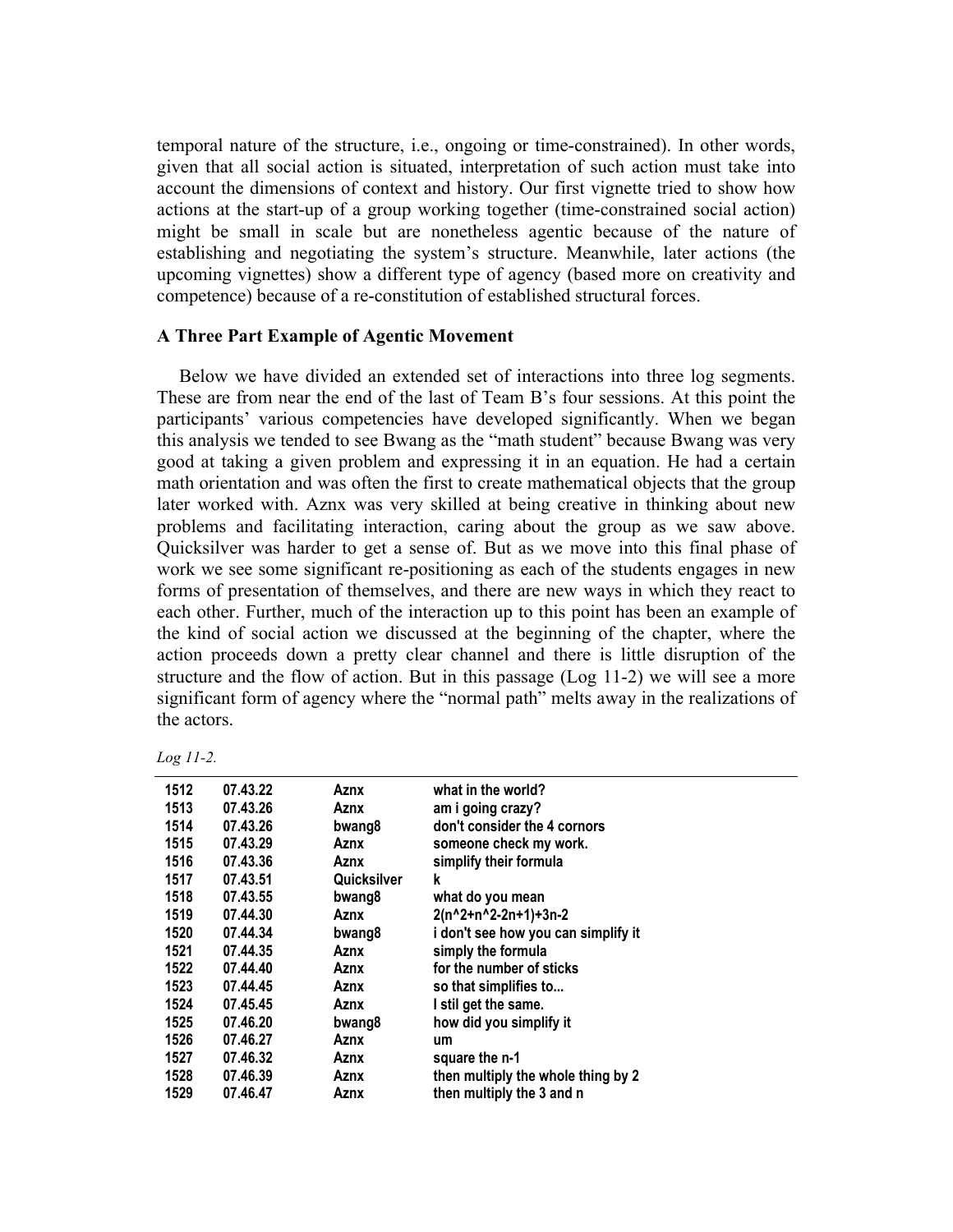| 1530 | 07.46.51 | Aznx        | and add it with that            |
|------|----------|-------------|---------------------------------|
| 1531 | 07.46.57 | Aznx        | and subtract by 2               |
| 1532 | 07.47.14 | bwang8      | quicksliver                     |
| 1533 | 07.47.19 | Quicksilver | im lost                         |
| 1534 | 07.47.23 | bwang8      | did you get the same answer     |
| 1535 | 07.47.30 | Quicksilver | no                              |
| 1536 | 07.47.39 | Aznx        | i'll do it on the board         |
| 1537 | 07.47.44 | Quicksilver | veah                            |
| 1538 | 07.47.53 | Quicksilver | i got something totally difrent |
| 1539 | 07.48.36 | bwang8      | so far i got 4*n^2+3*n          |
| 1540 | 07.48.55 | Quicksilver | indranil rite in the box        |
| 1541 | 07.49.17 | bwang8      | i mean 4n^2-n                   |
| 1542 | 07.49.26 | Aznx        | <b>EXactly</b>                  |

In lines 1512 and 1513 of Log 11-2, Axnx begins this new path through an exclamation. The "**what in the world**" and "**am I going crazy**" are utterances that reorient the participants and the reader of the transcript. Aznx sees something really big. At first it seems as if Bwang does not see the drama and suggests that Aznx not consider the corners in his analysis of the number of sticks in the shape. But quickly he sees that Aznx is concerned about something bigger. When Aznx positions himself as the leader of a new route of inquiry and positions the others as helpers in that task, Quicksilver takes up the positioning and agrees to check Aznx's work. But Bwang is more confused. He resists and also requests more information as he says, "**I don't see how you can simplify it**." This statement opens an opportunity for Aznx not only to continue to be a leader in this interaction but also to demonstrate his math competence. We have not often seen Aznx talking about math in this whole session, but here he initiates a series of teaching moves, showing Bwang and Quicksilver how he reduced the formula of Team C. In lines 1527 to lines 1531 Aznx skillfully shows the other two how to reduce the formula. This work looks like the role that Bwang often takes in leading the math interaction. Quicksilver seems initially to have a little trouble with this work as he is coming up with a different result, but Bwang gets what Aznx got, **4n2-n**, to which Aznx responds, "**Exactly**." That final response is filled with meaning as he is expecting Bwang to see something significant in that equation. It is one that they as a group earlier had proved was wrong.

The fact that the three students in Team B change roles quite dramatically was discussed in Chapter 10 from a quite different perspective. Here, we see the participants position themselves and each other interactionally to take on the roles of math explorer, explainer, questioner, checker, etc. This is a matter of individual agency within the problem-solving agency of the group. In Chapter 10, it was argued that the group developed social practices—patterns of activity that became established habits of behavior that over time became accepted and understood within the group. In this chapter's terms, these emergent practices were examples of Giddensian structuration and Bourdieuian habitus. Chapter 10's analysis of the Team B transcript (including the whiteboard inscriptions, or Latourian mobile immobiles) showed that the three students each took a turn initiating the team use of their social practices, demonstrating the extent to which these practices had truly become shared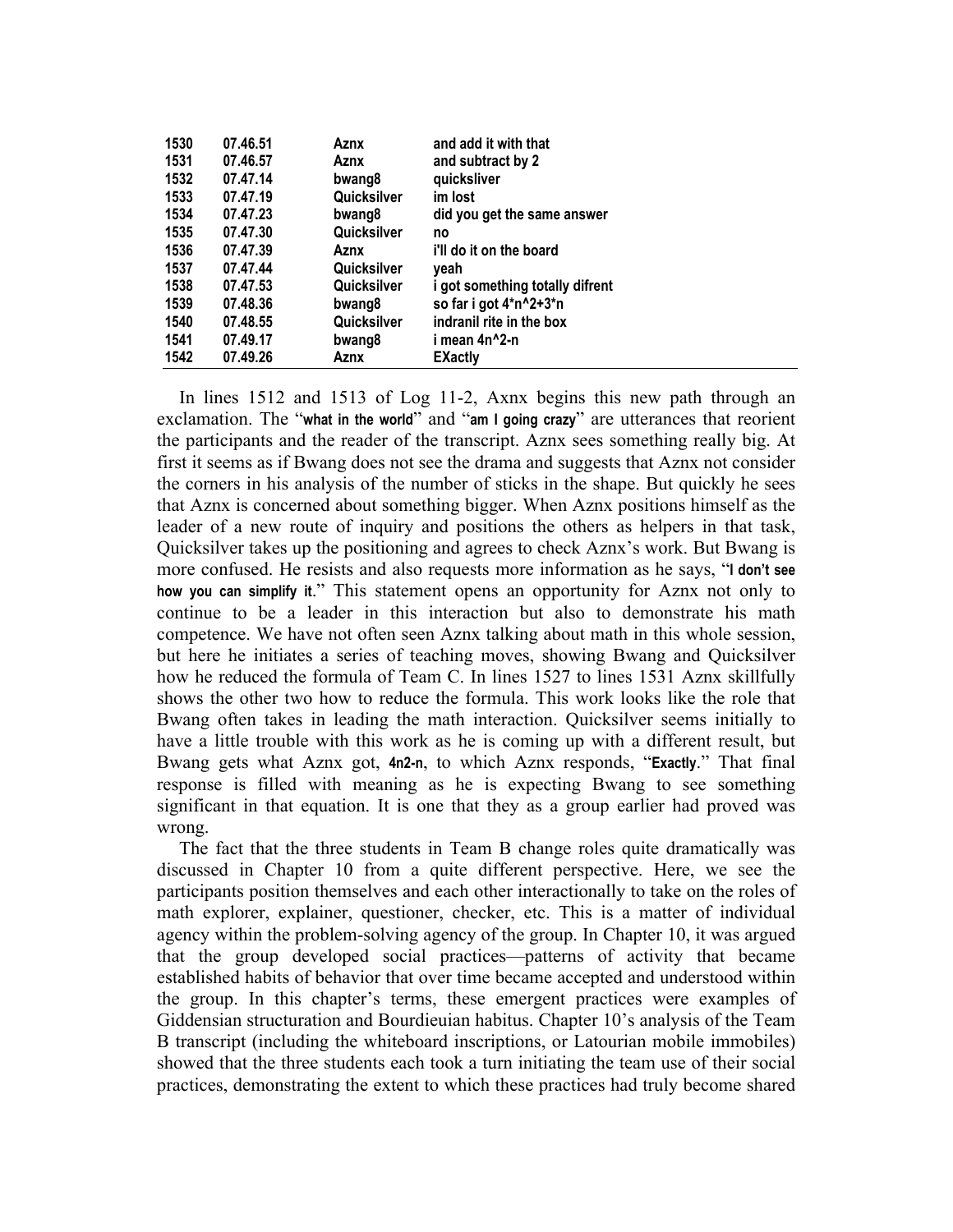practices. Certainly within mathematics, in order to demonstrate that one has learned a skill and is competent in it, one must be able to apply the practice under appropriate circumstances in a way that is recognizable as that practice. In Log 11-2, Aznx is demonstrating his competence, which has been questionable for some time. This is a strong agentic move by him as an individual, and it drives the agency of the team toward its discovery vis a vis Team C's work.

The conversation in Log 11-2 is interesting at a number of levels. One of the things that Team B had been told they might do by the moderator feedback after their last session was to look at Team C's solution to the diamond pattern and perhaps to work on a 3-D version of that problem. Out of that open set of instructions about what the team might do, the students may have made some normative assumptions that Team C's equations were correct, since they had been encouraged to look at them. Included in that set of assumptions were some assumptions about the role of teachers and mentors and how normal classroom activity would go. Why would a teacher (or in this case a surrogate teacher) ask you to look at someone's work if it was wrong? But in this section of the discussion Aznx has begun to show a mathematical skill he has, reducing equations, and he even takes the opportunity to teach Bwang, who up until this point has been the lead math person. In their reduction of Team C's equation they discover that it is wrong. Team C's equation simplifies to  $4n^2$ -n. But in their own work they had earlier arrived at this same equation and realized themselves that it did not work. Now they are realizing thanks to Aznx's lead—that Team C was wrong too. In this interaction we see Aznx taking the lead. Quicksilver seems to be having a little trouble following, but he will catch up with the rest of the group. In this section each of the students finds themselves re-positioned by each other and by the context. This creates a level of excitement that we have not seen so far in the chat.

In this next section of the conversation in Log 11-3 the students react to their amazing discovery.

| 1543    | 07.49.40 | Quicksilver | yea that waht azn x got eralier              |
|---------|----------|-------------|----------------------------------------------|
| 1544    | 07.50.00 | bwang8      | holy                                         |
| 1545    | 07.50.03 | bwang8      | moley                                        |
| 1546    | 07.50.05 | Quicksilver | whyd u multiply by the two                   |
| 1547    | 07.50.13 | bwang8      | i think their equation was wrong             |
| 1548    | 07.50.15 | Aznx        | It's in the equation                         |
| 1549    | 07.50.19 | Quicksilver | oh                                           |
| 1550    | 07.50.20 | Aznx        | Whoa dang                                    |
| 1551    | 07.50.25 | Quicksilver | i missed that then                           |
| 1552    | 07.50.25 | Aznx        | their equation is wrong!                     |
| 1553    | 07.50.27 | Aznx        | lol                                          |
| 1554    | 07.50.28 | Quicksilver | thats why i was off                          |
| 1555    | 07.50.36 | Aznx        | and concidentally, that's what i got         |
| 1556    | 07.50.37 | bwang8      | because the simplified one wouln't solve the |
| problem |          |             |                                              |
| 1557    | 07.50.41 | Aznx        | i was thinking about the sides               |
| 1558    | 07.50.48 | bwang8      | why don't we use it on some other level      |

*Log 11-3.*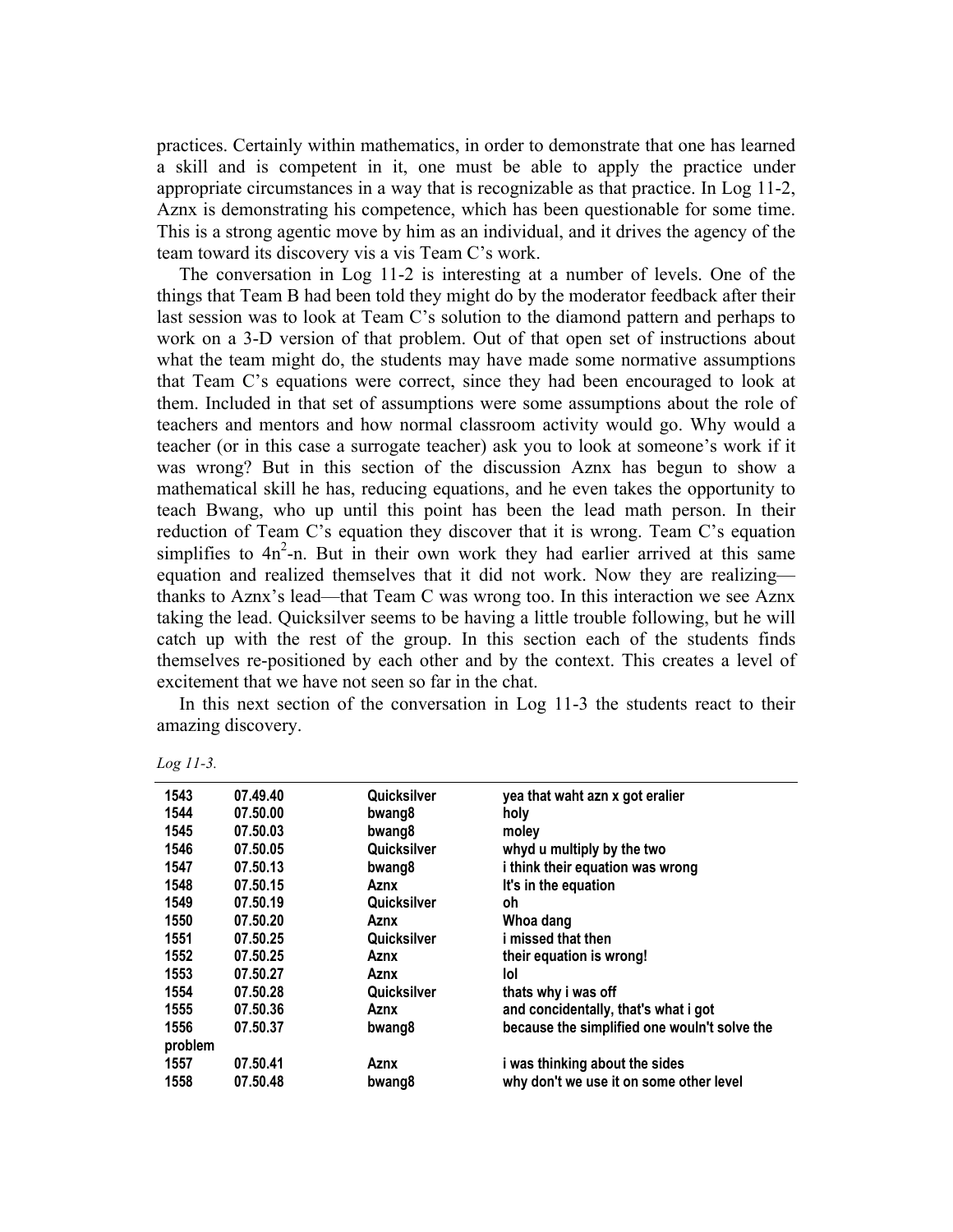| 1559         | 07.50.52 | Aznx        | and thought there had to be 4n somehwere in |
|--------------|----------|-------------|---------------------------------------------|
| the scenario |          |             |                                             |
| 1560         | 07.50.56 | bwang8      | see if it works                             |
| 1561         | 07.50.57 | Quicksilver | lol                                         |
| 1562         | 07.51.00 | Aznx        | it doesnt                                   |
| 1563         | 07.51.01 | Quicksilver | never assume                                |
| 1564         | 07.51.05 | Aznx        | it doesnt work                              |

One of the reasons Aznx and the rest of the group knows the simplified equation is wrong is that Aznx tried to use it earlier in the session and the group saw that the equation did not work. Here they are each in their different ways coming to a realization about the implications of Team C's equation being wrong, as there is a kind of group "commognition" reorientation, to use Sfard's term.

While Aznx had the shocking realization in the earlier section, here Bwang is only beginning to see the repercussions of the moves that Aznx made before. And in an amusing way that both reinforces Aznx's earlier excitement and expresses his own awe, Bwang divides his "**holy moley**" between two lines—perhaps to emphasize the power**…holy….moley**—and then he says in 1547 "**I think their equation was wrong**." Aznx allows Bwang to speak for the group here by announcing in words what Aznx has already demonstrated he knows indirectly through expressions of affect and surprise. In the meantime Quicksilver is still a little slow to follow and in line 1546 asks "**whyd u multiply by the two**." Aznx both positions himself to help Quicksilver and then immediately follows Bwang up on his voicing the realization by stating in line 1552, "**their equation is wrong!**" The students then very collaboratively think through how they got to where they are now and also realize that the equation does not work at all.

In the last section of the conversation in Log 11-4, we will see the students attempt to engage the moderator of the session (Gerry). In these sessions the moderator is really only supposed to answer technical questions and not instruct or engage in the mathematics.

| 07.52.29 | Aznx        | Gerry?                                      |
|----------|-------------|---------------------------------------------|
| 07.52.30 | bwang8      | let's find out the real solution            |
| 07.52.34 | Quicksilver | veah                                        |
| 07.52.40 | Gerry       | What?                                       |
| 07.52.48 | Aznx        | Their thing doesn't work.                   |
| 07.52.56 | Aznx        | We tried it.                                |
| 07.53.18 | Gerry       | I know you tried it. I saw.                 |
| 07.53.24 | Quicksilver | lol                                         |
| 07.53.32 | Quicksilver | anyway                                      |
| 07.53.32 | Gerry       | It does not even work for one square        |
| 07.53.33 | Aznx        | So what do you think?                       |
| 07.53.40 | Quicksilver | lets find the real answer                   |
| 07.53.43 | Aznx        | So their solution was wrong right?          |
| 07.53.49 | Aznx        | Yeah, let's find it out.                    |
| 07.53.57 | Aznx        | But I want to make sure thgat it was wrong. |
| 07.53.59 | Gerry       | looks that way, doesn't it?                 |
| 07.54.07 | Aznx        | Yeah it does.                               |
|          |             |                                             |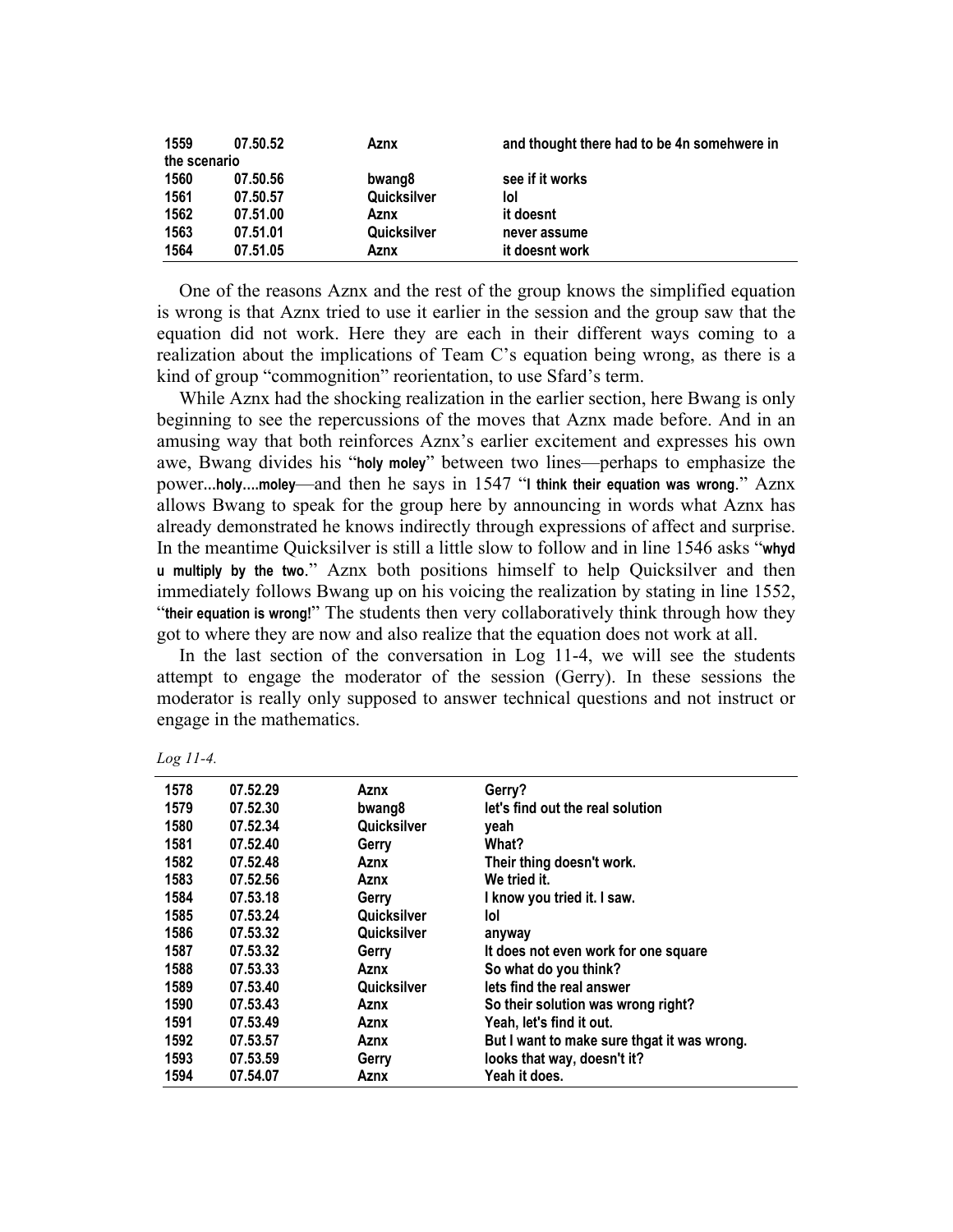Here Aznx cannot quite believe their discovery. Bwang and Quicksilver are ready to move on and find the correct solution to the problem inspired by their discovery. But Aznx has to ask Gerry twice if they have really found something significant here. Gerry attempts to continue the low-key role of the moderator, but indirectly corroborates the group's finding in line 1593. Aznx's reply to him is appropriately subtle. Specifically in lines 1582 and 1583 Aznx shares their experience with Gerry by stating, "**Their thing doesn't work**" and "**We tried it**." The moderator indicates that he is aware of what they have been doing, which could be read as a tacit acceptance of their results. But moderation has been very low key in these chats and so it is not clear that Gerry has supported their work. While both Bwang and Quicksilver call for finding the real solution—attempts to reposition the activity of the group—Aznx continues to resist as he seeks greater corroboration. In line 1590 Aznx directly positions Gerry as the authority by asking, "**So their solution was wrong right?**" Then to his fellow group members in 1592 Aznx makes his pursuit of Gerry very clear by saying he wants to make sure that it was wrong. It is interesting that while Bwang and Quicksilver are ready to move on, Aznx wants the voice of authority to validate their discovery. As a non-interventionist moderator, Gerry both gives Aznx what he is looking for and resists being positioned as the authority as he says in line 1593, "**looks that way, doesn't it?**" To this, Aznx replies in the same fashion in 1594, "**Yeah it does***.*" We can see in Gerry's posts the effort of the moderator to have minimal impact on the way the group thinks about what they are doing as well as on how they do what they are doing. His positioning work can be seen as an effort to keep the focus on the team, positioning the team to continue to be the agent of problem solving, checking and confirming.

### **Discussion**

Clearly, the unique features of the online chat and whiteboard tools influence the patterns of practices engaged in by the social actors in VMT, thus implicating the structure emerging from this social setting. In this case the structures produced through the interactions of the students involved act to negotiate and co-regulate the production of meaning, the norms and values of the jointly created figured world, as well as the exercise of power—what Giddens (1979) refers to as signification, legitimation and domination, respectively.

Traditionally, the structure of the classroom and the agency expressed by that structure, are transposed from other similar settings. Thus the constraints of past experiences may significantly limit what actions students take. Face-to-face classrooms can limit student expression along two major lines: First, existing structural asymmetries come to the fore such as gender, racial and class inequality. Classrooms must struggle to overcome these inequities as they are worked out in the interactions in class; as we know from the literature in education, they often fail to do so. According to Cobb and his colleagues (2000), past interactions in classrooms often form core identities where students do not feel they are good at math and they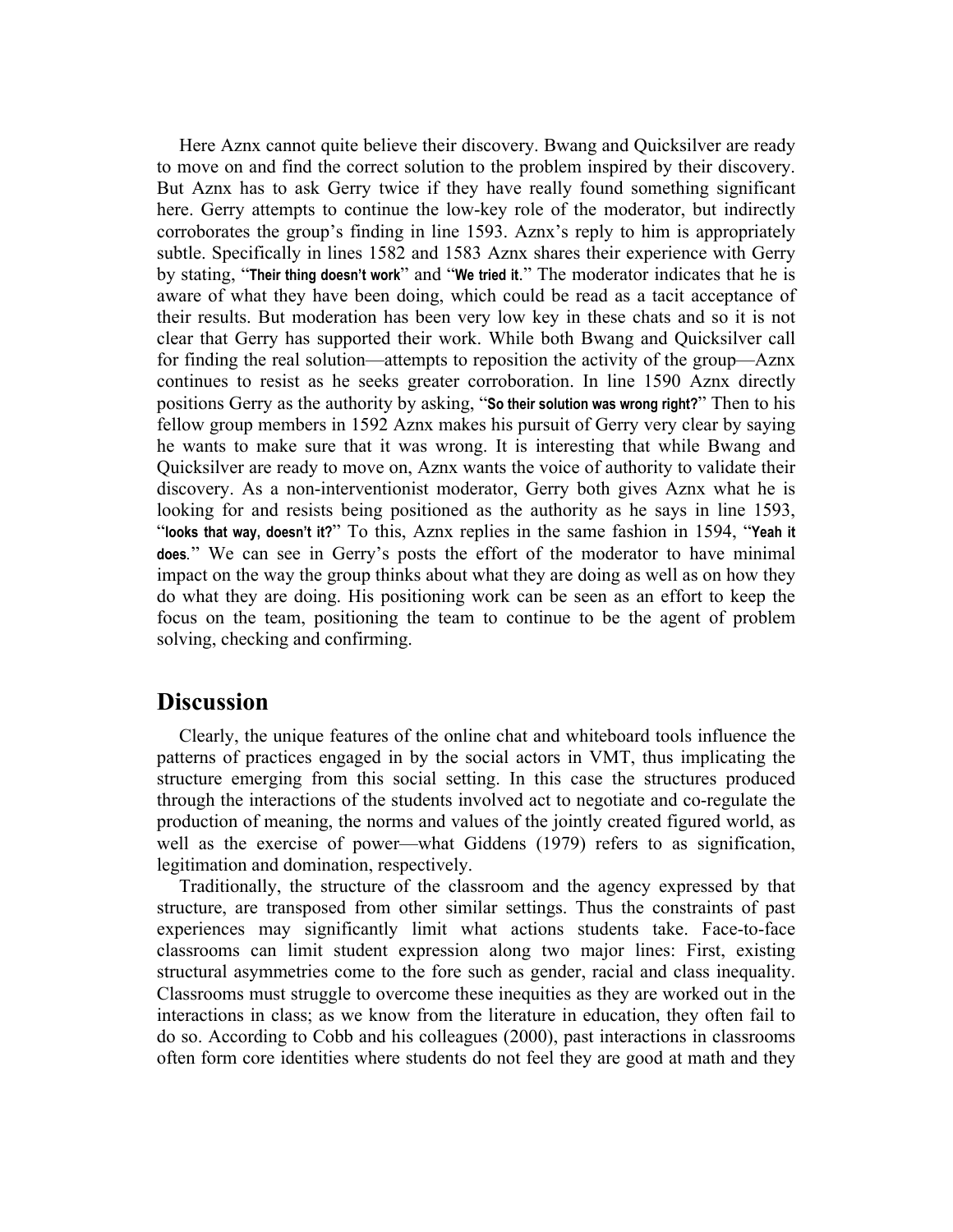struggle against those identities that they have of themselves and the ways their identities are shared with others.

In the relatively new online chat environments, however, such structures, if they exist, are borrowed from purely social experiences (e.g., in socializing chat rooms and personal-opinion blogs). Thus in many cases the signification and legitimation are newly developing practices, and domination may not play a central role—at least not initially. Furthermore, with malleable structures there are malleable constraints, which offer greater opportunities for improvisation—the creative and unexpected taking of dialogic turns. When we think of how these adaptive structures relate to agency in collaborative activity, we see collaborative group learning in a different light.

In the examples we've given, we show that learning can be described as creative and improvised acts of agency—both individual and collective. VMT's online chat and whiteboard environment appear to free the students from the other kinds of social constraints that exist in their worlds and give them opportunities to make creative problem-solving decisions. It may also be that the types of students who are drawn to these settings are those who are more familiar and comfortable with these newer social constraints. In our example, the math topic is one that asks students to think about the relationship between the numbers of sticks one uses to make a pattern of squares and then what happens when one puts those squares into different shapes. This is a very open-ended kind of problem that might be intimidating in a typical classroom setting. But in the VMT chat the students creatively play off of one another in order to gain shared insights about the sticks and squares problem. They are able to take up a sense of agency as they play with the problem and help to define new questions to ask.

Agency requires individual and collective actions. When individuals begin to interact in coordinated or shared contexts, interdependencies are characterized by the development of mutual accountability and co-regulation—socially negotiated responsibilities, expectations and standards from which everyone is evaluated, including oneself. Interconnectedness is characterized as the development of mutual benefit—awareness of distributed capabilities, i.e., that everyone may benefit from the individual's attending and selecting, reasoning and reflections—and by the awareness of the development of a shared culture, resources and social history ways of questioning, mathematizing and producing solutions.

In the brief examples shown, we see the interplay between individual and group. The VMT chat is a space that in some senses is liberated from the social constraints of a physical space. With virtual bodies and minds (or voices, see Chapter 24 on the interplay of polyphonic voices in VMT) students have the opportunity to play off of each other and to enjoy the creativity of that play (see Chapter 12 on group creativity in VMT). This potential for an open and free interaction encourages individuals to be agentic, and thereby encourages the group to support the individuals and stimulates students to act like mathematicians, exploring together the math worlds they project.

VMT chats like Team B's sessions create something unique and promising: an online world where students can take control, define problems, respond to each other and then explore the problems of their own making. In this way they behave more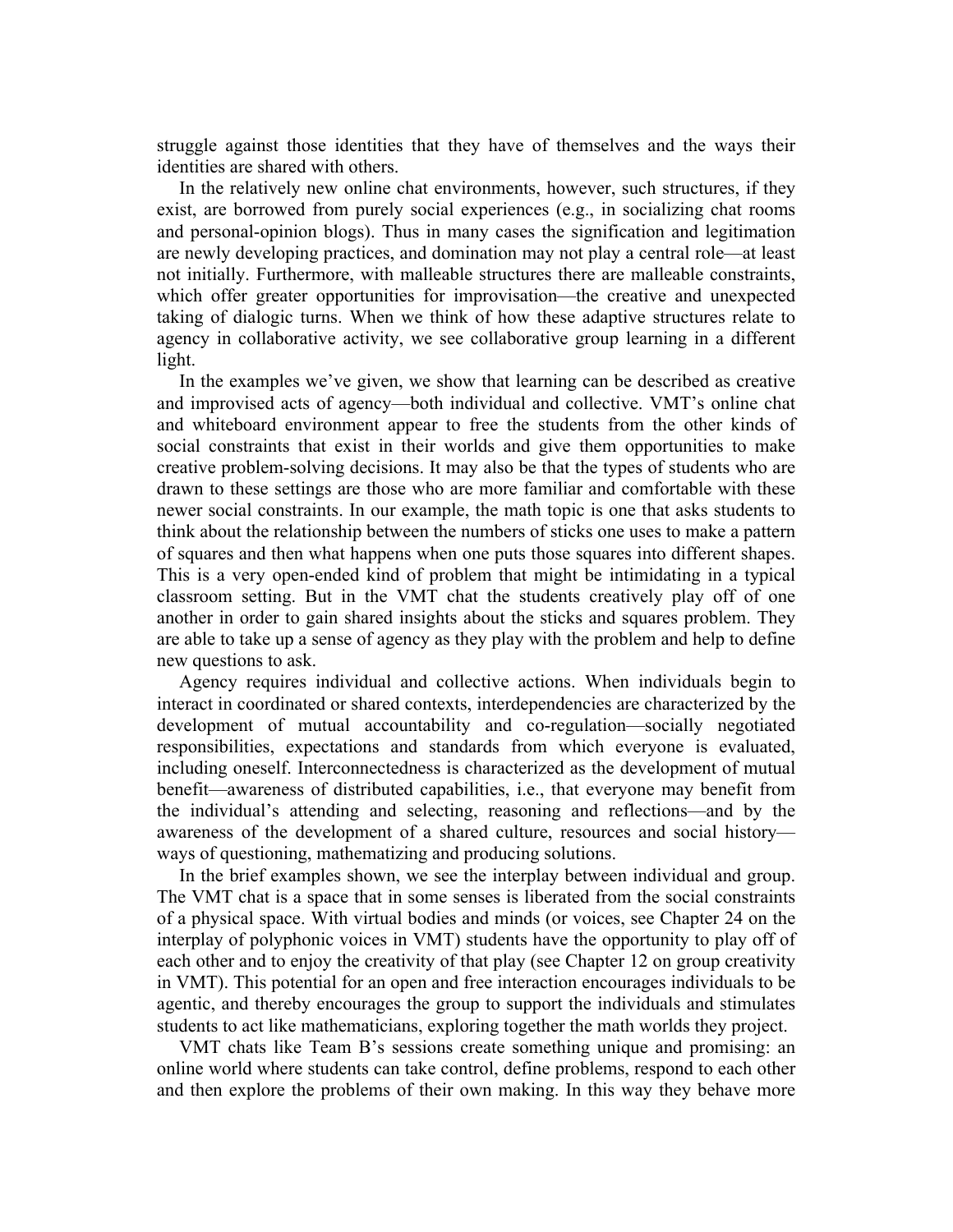like mathematicians-in-training than like students being taught. This is not to argue that traditional forms of math instruction do not have their place as well in the future of math education or, indeed, that there is no role for adult educators. Clearly, the setting up of the math environment—topic, tools, resources—the moderation of the chats and the feedback between sessions can be seen in our data to be critical to the success of the student interactions. In addition, the positive experiences in the chats should ideally feed into integrative classroom processes before and after the chat, making connections across teams and integrating discoveries into the larger curricular picture. But the chat seems to open up a potentially transformative space in which student and small-group agency can be liberated. Within CSCL, Dillenbourg & Jermann (2006) have argued quite generally for scripting education with periods of collaboration where the student groups have full agency—bracketed by periods of teacher-led classroom activities and other periods of individual learning.

We would suggest that the VMT environment has the potential to overcome the structural constraints that one might see on social action from a Giddensian or Bourdieuian perspective. These constraints are to some extent avoided because the environment creates a collaborative space that can be defined by the participants and does not necessarily reproduce all the hierarchies or power relations in traditional school settings. Of course, it can also be argued that eventually a certain kind of social network will develop within the chat groups, based on their social interactions and potentially producing or reproducing hierarchies and power relationships. However, it is the creativity that VMT's constraints promote that is striking in our data.

The social action that is visible in the VMT data corpus shows student teams creating new structural realities for their further work together. As Giddens suggests there is a self-consciousness to this social action. The social action that is encouraged is creative and draws upon the participants' imaginations to see knowledge production as an enjoyable, stimulating activity that is accessible by ordinary people. Understanding how to harness this agentic behavior and to leverage it for scalable, sustainable learning will be a next step for this research.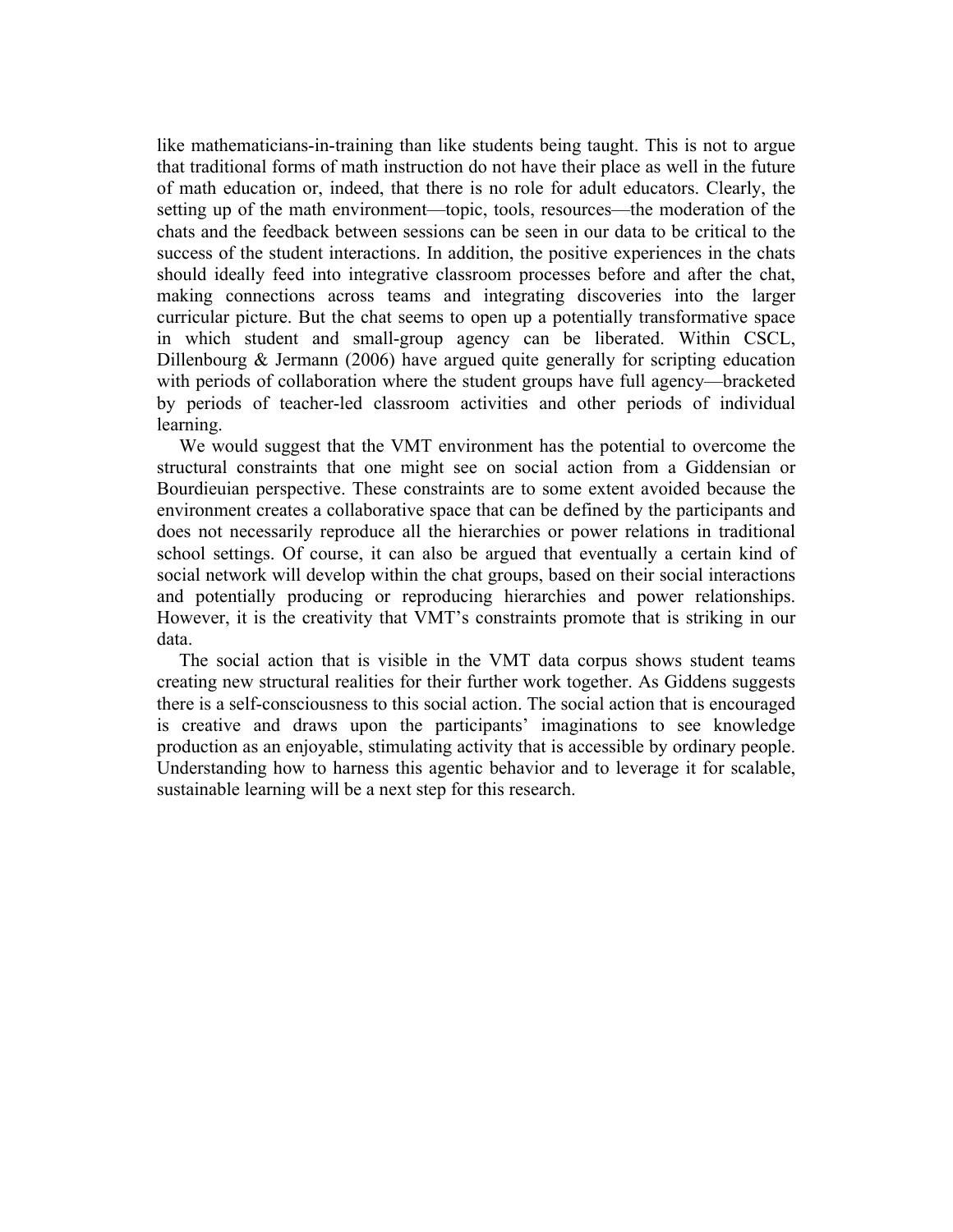### **References**

- Bandura, A. (2001). Social-cognitive theory: An agentic perspective. *Annual Review of Psychology, 52*, 1-26.
- Bourdieu, P. (1990). *The logic of practice* (R. Nice, Trans.). Stanford, CA: Stanford University Press.
- Campbell, C. (1998). *The myth of social action*. Cambridge, UK: Cambridge University Press.
- Charles, E. S., & Kolodner, J. L. (submitted). "In this classroom we are scientists!" development of agency: The affective side of scientific reasoning. *Cognition & Instruction*.
- Cobb, P., Yackel, E., & McClain, K. (2000). *Symbolizing and communicating in mathematics classrooms: Perspectives on discourse, tools, and instructional design*. Mahwah, NJ: Lawrence Erlbaum Associates.
- Davies, B., & Harré, R. (1990). Positioning: The discursive production of selves. *Journal for the Theory of Social Behaviour 20*, 43-63.
- Dillenbourg, P., & Jermann, P. (2006). Designing integrative scripts. In F. Fischer, H. Mandl, J. Haake & I. Kollar (Eds.), *Scripting computer-supported collaborative learning: Cognitive, computational and educational perspectives* (pp. 275-301). Dodrecht, Netherlands: Kluwer-Springer Verlag.
- Emirbayer, & Mische. (1998). What is agency? *American Journal of Sociology, 103*(4), 962- 1023.
- Gee, J. P. (1992). *The social mind: Language, ideology, and social practice*. New York, NY: Bergin & Garvey.
- Giddens, A. (1979). *Central problems in social theory: Action, structure and contradiction in social analysis*. London, UK: Macmillan.
- Giddens, A. (1984). *The constitution of society. Outline of the theory of structuration*. Berkeley, CA: U of California Press.
- Greeno, J. G. (2006). Authoritative, accountable positioning and connected, general knowing: Progressive themes in understanding transfer. *Journal of the Learning Sciences, 15*(4), 537-547.
- Halewood, C., Reeve, R., & Scardamalia, M. (2005). *Knowledge building in junior kindergarten: Gaining agency over ideas and process.* Paper presented at the American Educational Research Association (AERA), Montreal, CN.
- Harré, R., & Moghaddam, F. (2003). Introduction: The self and others in traditional psychology and in positioning theory. In R. Harré & F. Moghaddam (Eds.), *The self and others* (pp. 1- 11). Westport, CT: Praeger.
- Holland, D., Lachicotte Jr., W., Skinner, D., & Cain, C. (1998). *Identity and agency in cultural worlds*. Cambridge, MA: Harvard University Press.
- Hutchins, E. (1996). *Cognition in the wild*. Cambridge, MA: MIT Press.
- Langenhove, L. v., & Harré, R. (Eds.). (1999). *Positioning theory*. Oxford, UK: Blackwell.
- Porpora, D. V. (1989). Four concepts of social strutcure. *Journal for the Theory of Social Behavior, 19*(2), 195-211.
- Porpora, D. V. (1993). Cultural rules and material relations. *Sociological Theory, 11*(2), 212- 229.
- Scardamalia, M. (2000). Can schools enter a knowledge society? In M. Selinger & J. Wynn (Eds.), *Educational technology and the impact on teaching and learning* (pp. 5-10): Abingdon, RM.